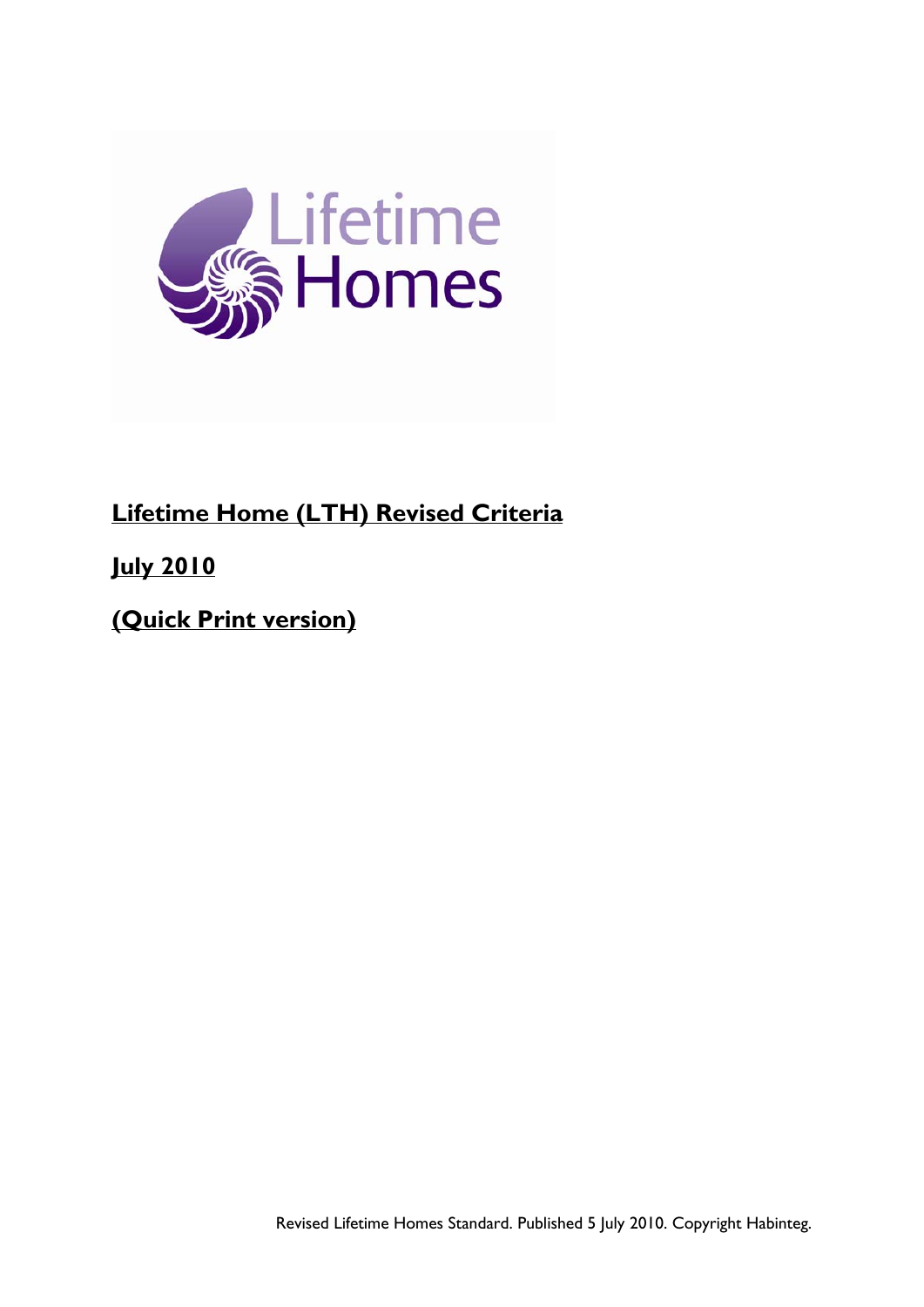## **Criterion 1– Parking (width or widening capability)**

*Principle: Provide, or enable by cost effective adaptation, parking that makes getting into and out of the vehicle as convenient as possible for the widest range of people (including those with reduced mobility and/or those with children).* 

### **1a – 'On plot' (non-communal) parking**

Where a dwelling has car parking within its individual plot (or title) boundary, at least one parking space length should be capable of enlargement to achieve a minimum width of 3300mm.

### **Required specification to achieve Criterion 1a ('on plot' parking)**

If a 2400mm wide parking space has a 900mm access path (as required by Part M) adjacent to, and level with it, then this will automatically satisfy the requirement. Where this does not occur, a parking space should have a strip of soft landscaping (or similar) adjacent to, and approximately level with it, so that this can be re-surfaced and made level with the parking space in the future, to achieve an overall parking width of 3300mm. Whenever possible, the wider space (or potential wider space) should be at least 4800mm in length.

The entire parking space (whether pre or post widened) should have a firm surface and be level (no gradient exceeding 1:60 and/or no crossfall for drainage exceeding 1:40).

Garages are exempt from the width / widening requirements. However, any hard-standing for a parked car, leading to any garage, should conform to the Criterion's requirements.

Other private covered parking spaces (e.g. car ports) are also exempt from the width widening requirements unless they provide the only parking space available for a dwelling. If they provide the only parking space for the dwelling they should have a minimum clear width of 3300mm.

### **Good practice recommendations that exceed, or are in addition to, the above requirements**

- Increase the width or widening capability of the parking from 3300mm to 3600mm.
- Increase the length of the widened space as much as practicable.
- Provide all carports with a minimum clear width of 3300mm (3600mm preferred) regardless of whether or not they provide the only parking space for the dwelling.
- Where garages are provided, provide them with a minimum clear width of 3300mm (3600mm preferred), particularly if the garage provides the only parking space for the dwelling.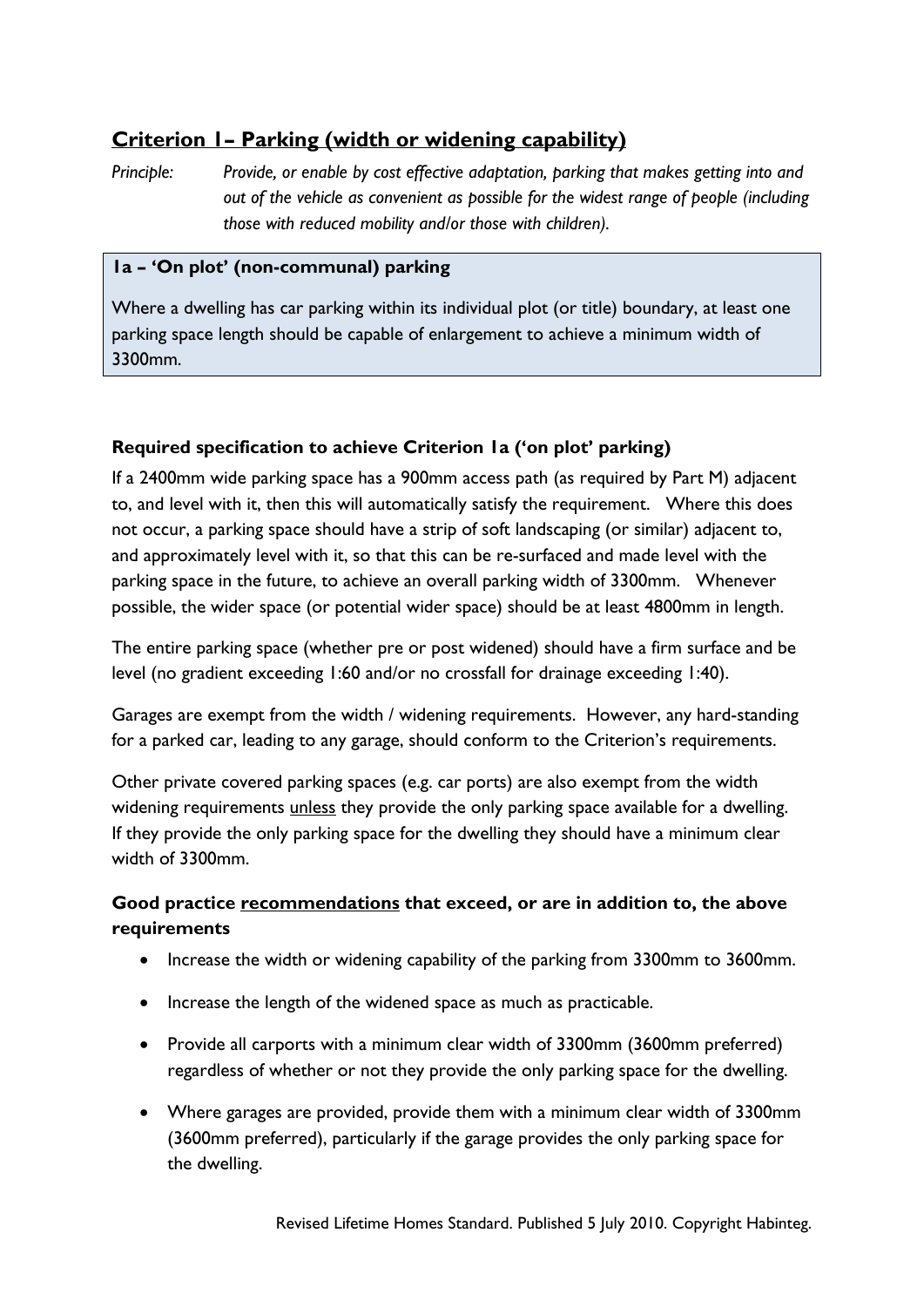### **1b – Communal or shared parking**

Where parking is provided by communal or shared bays, spaces with a width of 3300mm, in accordance with the specification below, should be provided.

### **Required specification to achieve Criterion 1b (communal or shared parking)**

Provide at least one parking space (or a greater number as determined by the local planning authority), at least 3300mm wide x 4800mm deep adjacent to (or close to) each block's entrance or lift core. Where some dwellings in a development are designated as "wheelchair housing", any specific parking for such dwellings should be in addition to those provided in respect of this Lifetime Home Criterion.

The access route between the parking and communal entrance (or in the case of basement parking, the lift core) should maintain a minimum clear width of 1200mm.

### **Good practice recommendations that exceed, or are in addition to, the above requirements**

- Increase the width of these spaces from 3300mm to 3600mm.
- Increase the length of these spaces from 4800mm to 6000mm.
- Where feasible, design the communal parking layout and adjacent spaces to enable some further additional spaces to be widened in the future.
- Where a Local Planning Authority wishes to ensure that adequate parking provision is made for disabled people they may wish to consider a planning condition that requires a Parking Management Plan (see Appendix 2).

*Note: Criterion 1 is not relevant to developments that do not contain any parking provision. However, consultation with the local planning department regarding parking arrangements for Lifetime Homes and wheelchair accessible properties on such developments will be required.*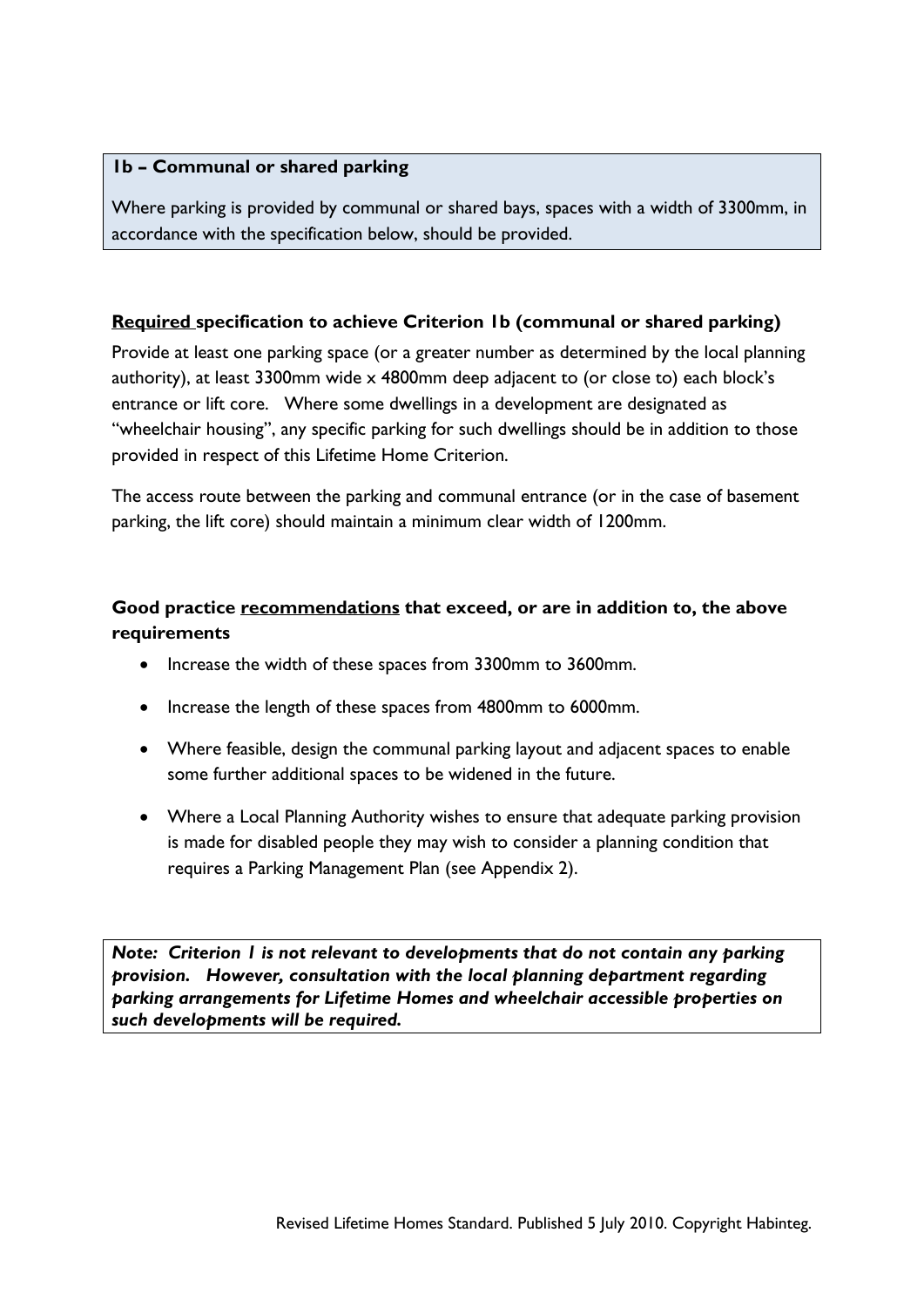# **Criterion 2 – Approach to dwelling from parking (distance, gradients and widths)**

*Principle: Enable convenient movement between the vehicle and dwelling for the widest range of people, including those with reduced mobility and/or those carrying children or shopping.* 

### **2 – Approach to dwelling from parking**

The distance from the car parking space of Criterion 1 to the dwelling entrance (or relevant block entrance or lift core), should be kept to a minimum and be level or gently sloping. The distance from visitors parking to relevant entrances should be as short as practicable and be level or gently sloping.

### **Required specification to achieve Criterion 2**

*Note: Relevant entrances in respect of this Criterion are either the principal or secondary entrance doors to an individual dwelling or the main communal entrance door to a block of dwellings, and (in the case of basement parking) the entrance door to the lift core.* 

The principal approach route between parking spaces and relevant entrances should preferably be level (i.e. no gradient exceeding 1:60, and/or no crossfall exceeding 1:40).

Where the topography or Regulation (e.g. in relation to flooding) prevent a level principal route between parking and entrances, the principal route may be gently sloping with maximum gradients as set out in Criterion 3.

Where topography restricts the provision of a level or gently sloping approach from parking to only one entrance of a dwelling, this approach should typically be to the dwelling's main entrance. This approach should only occur to a secondary entrance where it can be demonstrated that topography or Regulation prevents such a route to the main entrance.

If the principal approach to a communal entrance is gently sloping (i.e. with maximum gradients as set out in Criterion 3), a secondary stepped approach in accordance with Approved Document M domestic requirements, should also be provided.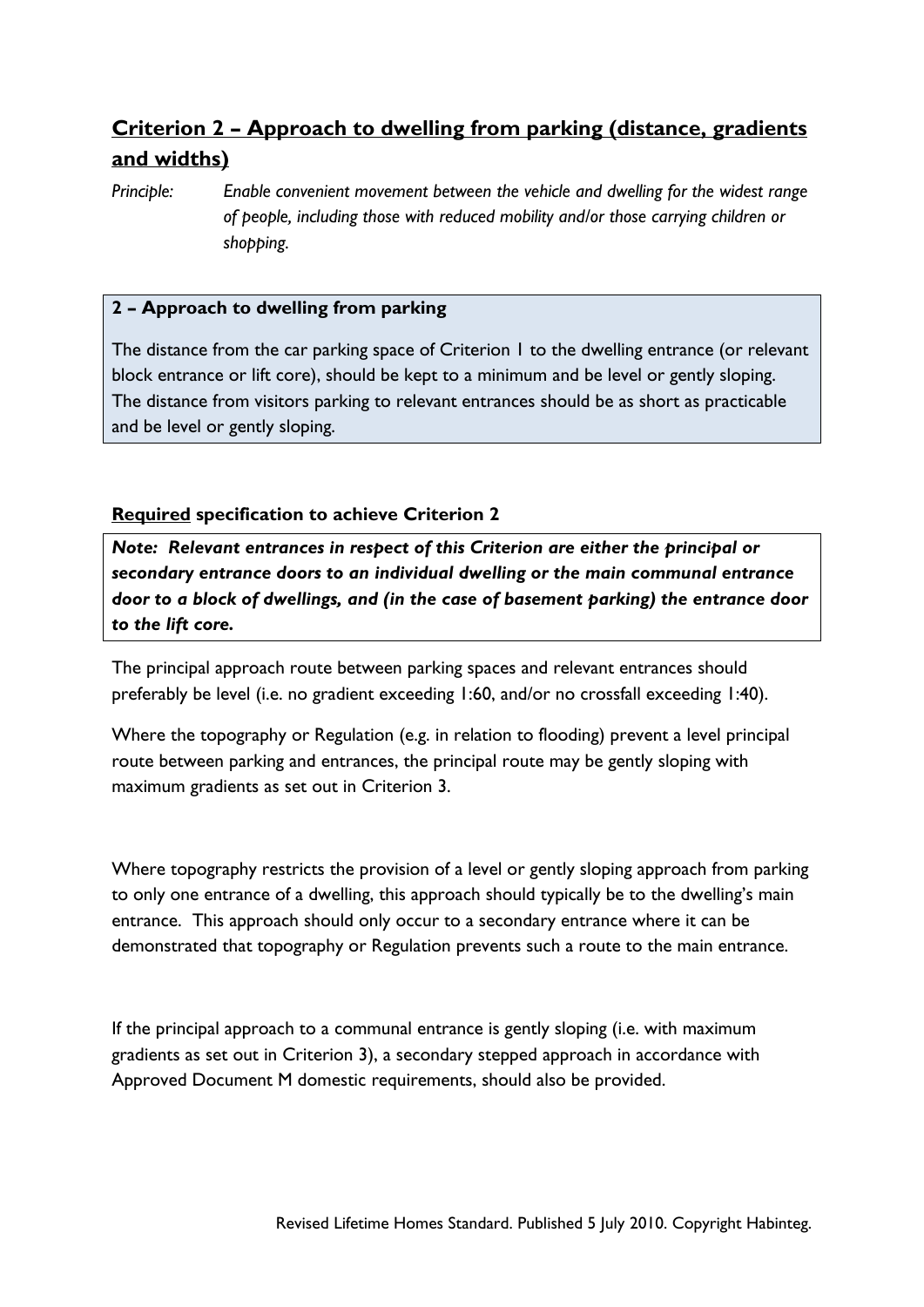The distance between all parking and entrances should be as short as practicable. Parking adjacent to entrances is the optimum arrangement. On large developments communal parking should be within 50 metres of the relevant communal entrance or (in the case of underground parking) the lift core. If a distance in excess of 50 metres cannot be avoided, level resting areas should be provided along the route.

Paths on all approach routes between parking and entrances should have a firm, reasonably smooth and non-slip surface. Those within the curtilage of an individual dwelling should have a minimum width of 900mm. Communal paths should have a minimum width of 1200mm.

### **Good practice recommendations that exceed, or are in addition to, the above requirements**

- Increase the width of the path between the parking and the dwelling within individual dwelling curtilages to 1200mm, particularly if there is a change in direction.
- Increase the width of communal paths to 1800mm.
- Where the approach route exceeds 50m, provide seating and weather protection at the required level resting places along the route.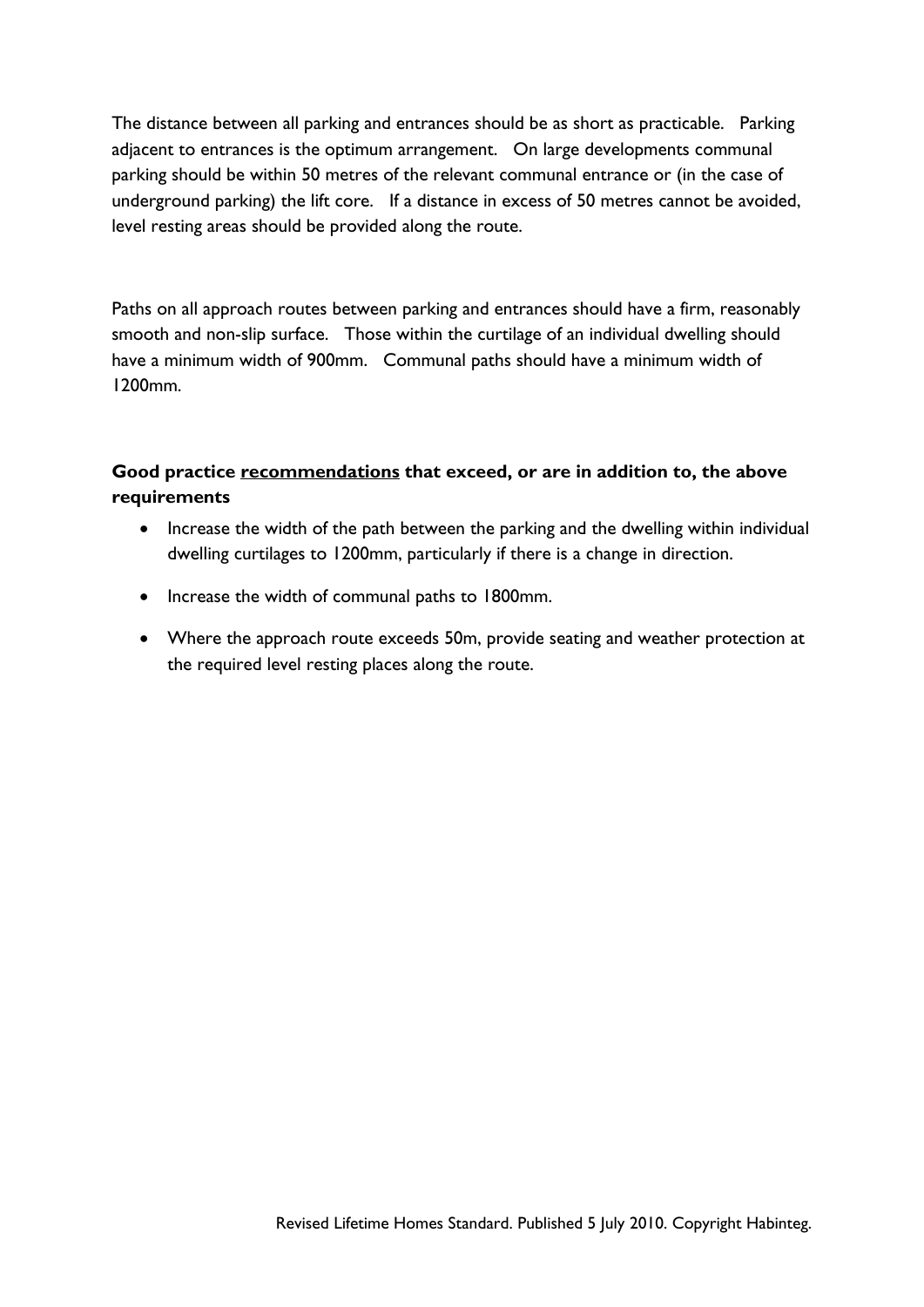### **Criterion 3 – Approach to all entrances**

*Principle: Enable, as far as practicable, convenient movement along other approach routes to dwellings (in addition to the principal approach from a vehicle required by Criterion 2) for the widest range of people.* 

#### **3 – Approach to all entrances**

The approach to all entrances should preferably be level or gently sloping, and in accordance with the specification below.

#### **Required specification to achieve Criterion 3**

The approach to all entrances should preferably be level (no gradient exceeding 1:60 and/or no crossfall exceeding 1:40) or gently sloping. A 'gently sloping' approach may have a gradient of 1:12 for a distance of up to 2 metres and 1:20 for a distance of 10 metres, with gradients for intermediate distances interpolated between these values (e.g. 1:15 for a distance of 5 metres, or 1:19 for a distance of 9 metres - see Figure 3.1). No slope should have a going greater than 10 metres long.



**Figure 3.1 – Relationship between the gradient and going of a slope**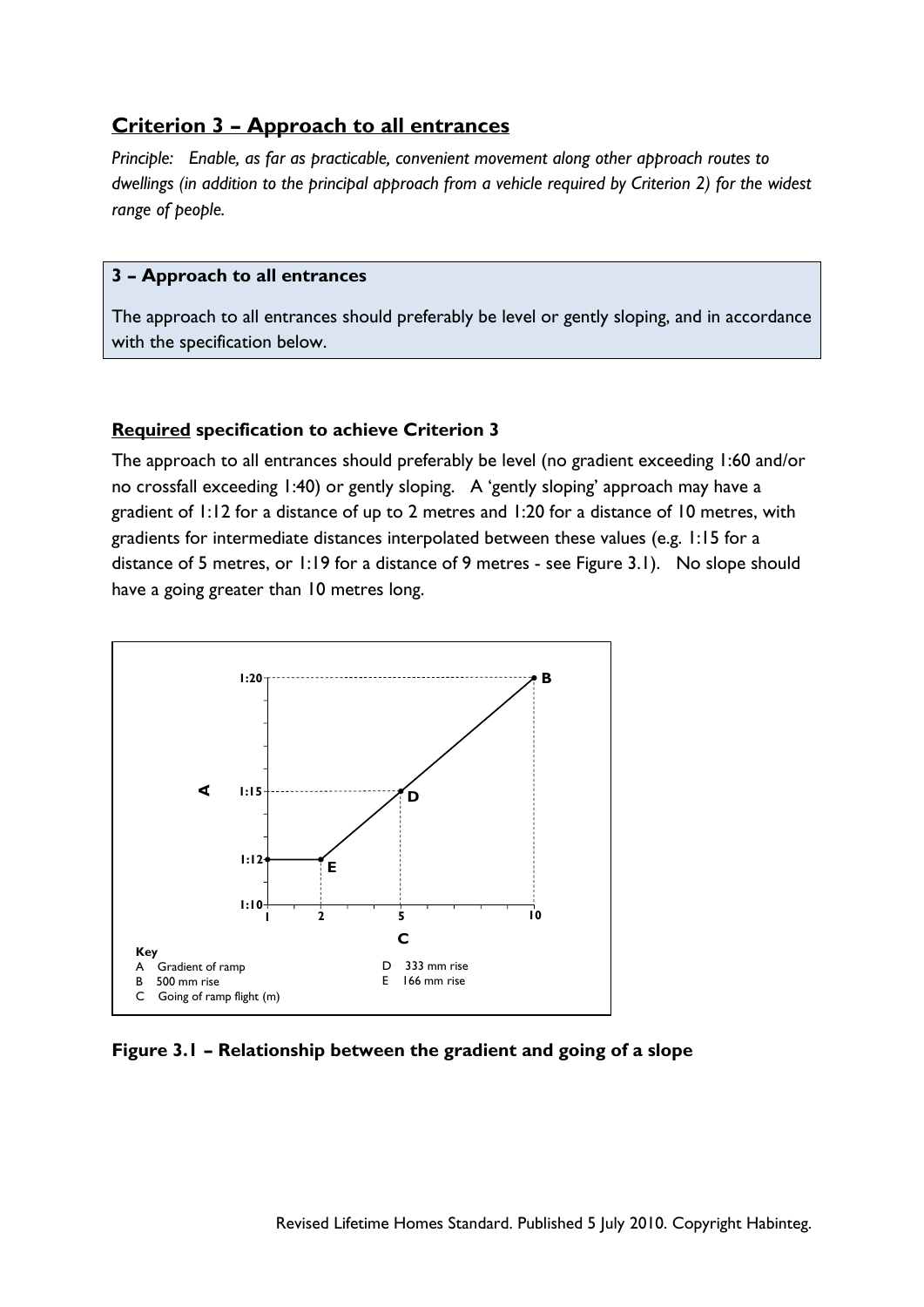All slopes should have top and bottom level landings of not less than 1.2 metres, excluding the swing of doors and gates. Equivalent intermediate landings should be provided for each 10 metre length of slope.

This requirement applies to all footpath approaches between:

- i) parking and all associated entrances (including secondary entrance doors where a footpath link exists);
- ii) approaches between any drop off points and associated communal entrances, and;
- iii) on principle footpath routes between the overall site boundary and entrances.
- iv)

On steeply sloping sites it is accepted that this requirement may not be practicable, or achievable, and should be discussed with the local planning authority to agree a workable solution.

Paths on all approach routes between parking and entrances should have a firm, reasonably smooth and non-slip surface. Those within the curtilage of an individual dwelling should have a minimum width of 900mm. Communal paths should have a minimum width of 1200mm.

## **Good practice recommendations that exceed, or are in addition to, the above requirements**

- Increase the width of the path between the parking and the dwelling within individual dwelling curtilages to 1200mm, particularly if there is a change in direction.
- Increase the width of communal paths to 1800mm.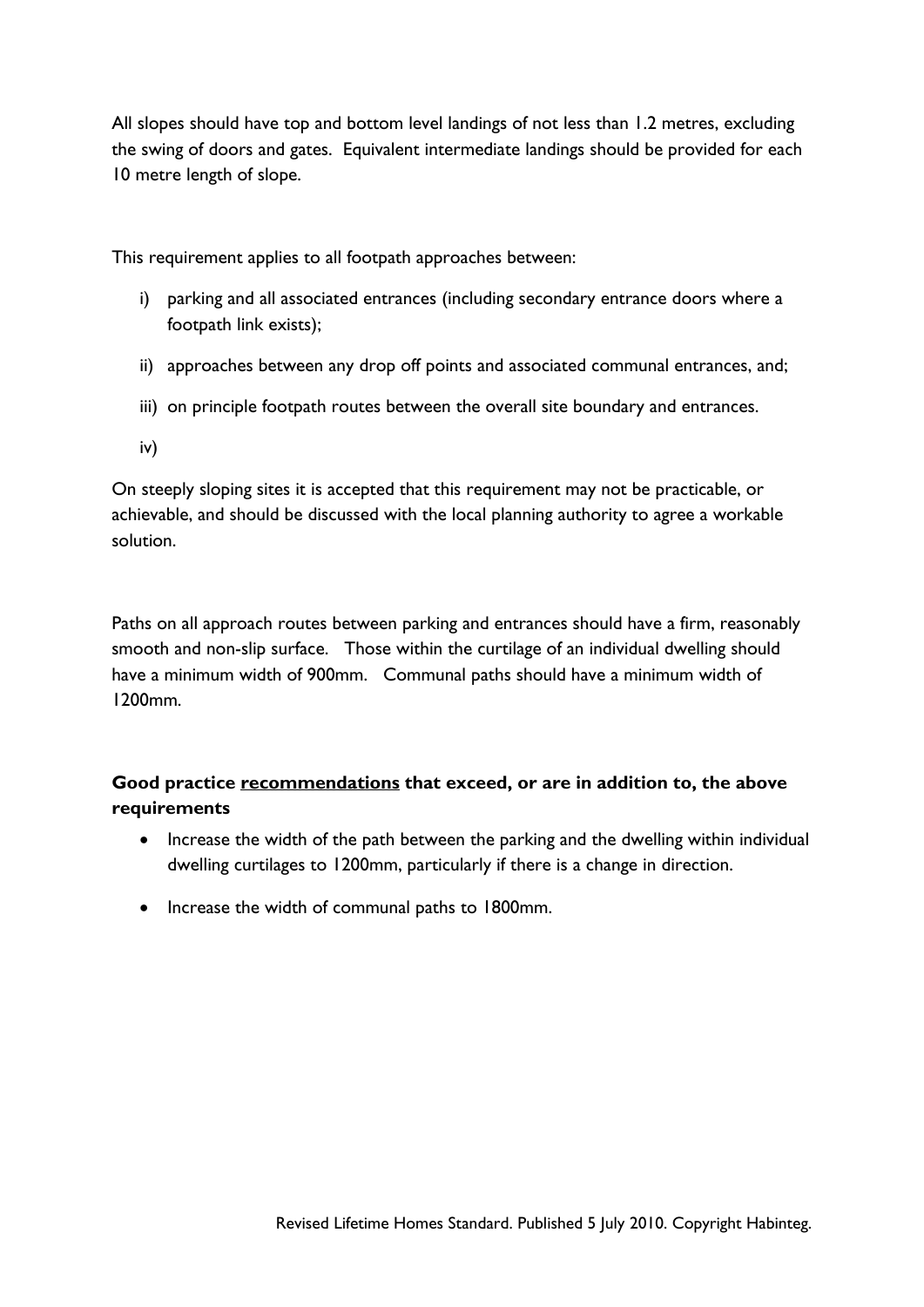## **Criterion 4 – Entrances**

*Principle: Enable ease of use of all entrances for the widest range of people.* 

### **4 - Entrances**

All entrances should:

- a) Be illuminated
- b) Have level access over the threshold; and
- c) Have effective clear opening widths and nibs as specified below.

In addition, main entrances should also:

- d) Have adequate weather protection\*
- e) Have a level external landing.\*

*\*Note: For the purpose of requirements d) and e) of this Criterion, main entrances are deemed to be: the front door to an individual dwelling, the main communal entrance door to a block of dwellings, plus any other entrance door associated with the approach route from parking required by Criterion 2.* 

### **Required specification to achieve Criterion 4**

All entrances should be lit with fully diffused luminaires.

All entrances should have an accessible threshold with a maximum 15mm up-stand. The 15mm 'up-stand' relates to the total height of the threshold unit (often a one piece proprietary product). In practice the threshold will consist of a number of lesser up-stands and sloping infill connections. Transition units (with a maximum slope of 15 degrees) may be provided on one or both sides of the threshold. Examples of acceptable thresholds are provided within: 'Accessible thresholds in new housing – Guidance for house builders and developers' The Stationary Office Ltd. ISBN 0 11 702333 3. 1999.

The above accessible threshold requirement applies to any entrance where any person may move across the threshold. All entrances of a dwelling, including balcony and roof terrace doors (subject to the two exemptions below) and all communal entrances within blocks of dwellings (to any communal area or facility) should meet this requirement. Only 'Juliet balconies', where no access onto the balcony is intended, and roof terraces/balconies over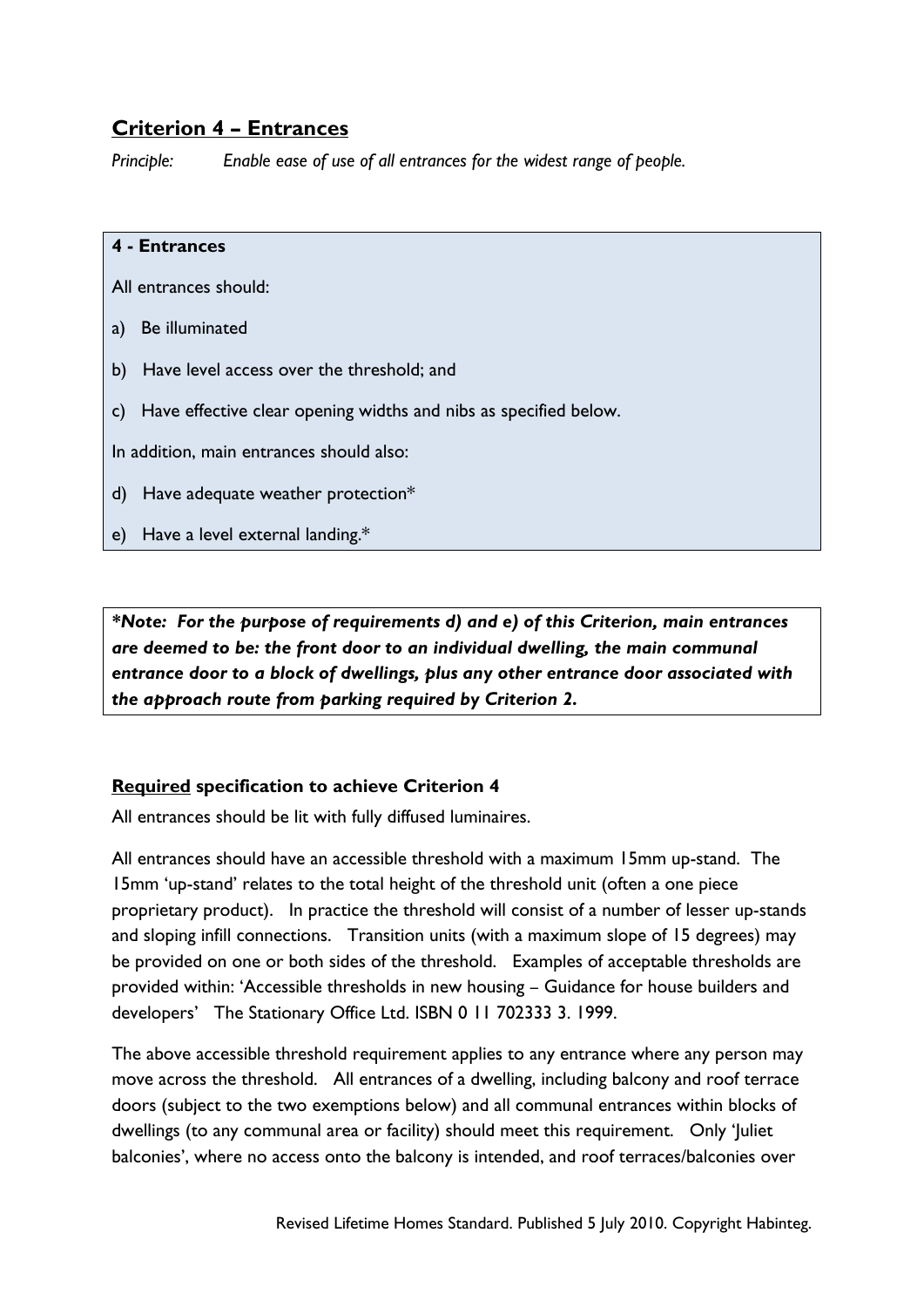habitable rooms, which require a step up to increase slab thickness (e.g. for thermal insulation to the accommodation below), are exempt.

The minimum effective clear opening width at all entrances to a dwelling (including balcony and roof terrace entrances) should be 800mm. The minimum effective clear opening width at communal entrances (and other communal doors) should be 800mm or 825mm, depending on the direction and width of approach, as detailed in the table below:

| <b>Dwelling entrance doors</b>                             |                                       |  |
|------------------------------------------------------------|---------------------------------------|--|
| Direction and width of approach                            | Minimum effective clear width<br>(mm) |  |
| All                                                        | 800                                   |  |
| <b>Communal entrance doors</b>                             |                                       |  |
| Direction and width of approach                            | Minimum effective clear width         |  |
|                                                            | (mm)                                  |  |
| Straight-on (without a turn or oblique approach)           | 800                                   |  |
| At right angles to an access route at least 1500mm<br>wide | 800                                   |  |
| At right angles to an access route at least 1200mm<br>wide | 825                                   |  |

*Note: The effective clear width is the width of the opening measured in the same plane to the wall in which the door is situated, between a line perpendicular to the wall from the outside of the door stop on the latch side and the nearest obstruction on the hinge side when the door is open. The nearest obstruction may be projecting door furniture, a weatherboard, the door, or the door stop.* 

There should be a 300mm nib (or clear space) to the leading edge on the pull side of all entrance doors to dwellings and all communal entrance doors. See Figure 4a.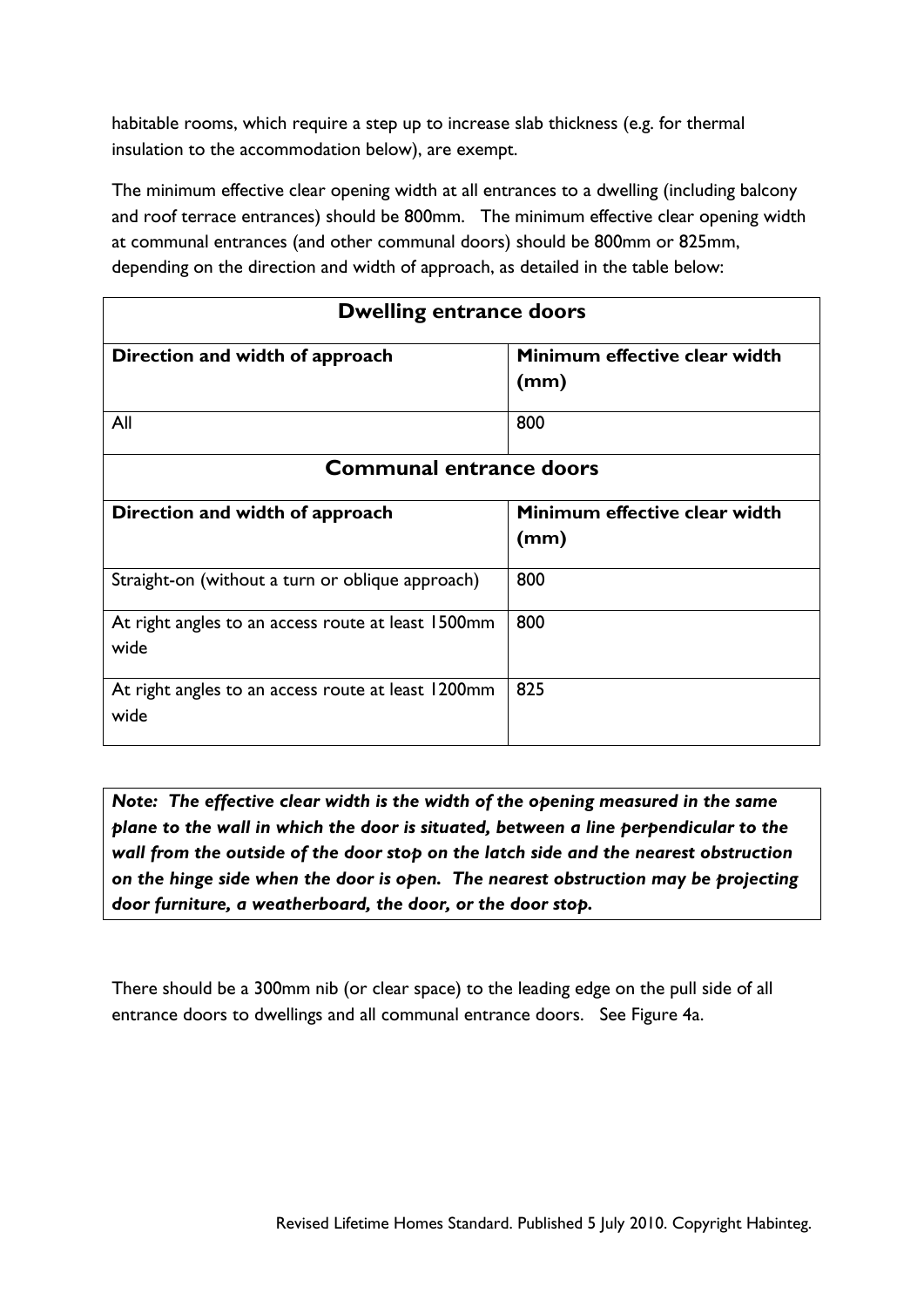

C copyright Habinteg Housing Association

### **Figure 4a – 300mm door nib (or clear space) to leading edge (pull side only)**

All main entrances\* should be covered to provide weather protection for those unlocking, or waiting at, the door. The size and form of the cover should have regard for local conditions to provide effective weather protection. As a general guide, the cover at an individual dwelling door should have a minimum depth of 600mm (900mm being typical). As a general guide, the cover at a communal door should have a minimum depth of 900mm (1200mm being typical). The width of the cover should exceed the width of the doorset plus any associated controls. At exposed sites additional cover and protection may be necessary.

A level external landing (maximum gradient 1:60 and/or maximum crossfall 1:40 for effective drainage) should be provided at all main entrances\*. The minimum dimensions for this at an entrance to an individual dwelling should be 1200mm x 1200mm. At a communal entrance the minimum dimensions should be 1500mm x 1500mm. These dimensions for level landings should be clear of any door swings.

## **Good practice recommendations that exceed, or are in addition to, the above requirements**

Wider effective clear widths at communal doors (greater than the minimum required above) can be beneficial for the movement of furniture and personal effects of residents. Whilst a resident may be able to momentarily leave a number of items at their own personal entrance door prior to moving them into the dwelling, it may be less convenient, or inappropriate, to leave items at communal entrances some distance from the private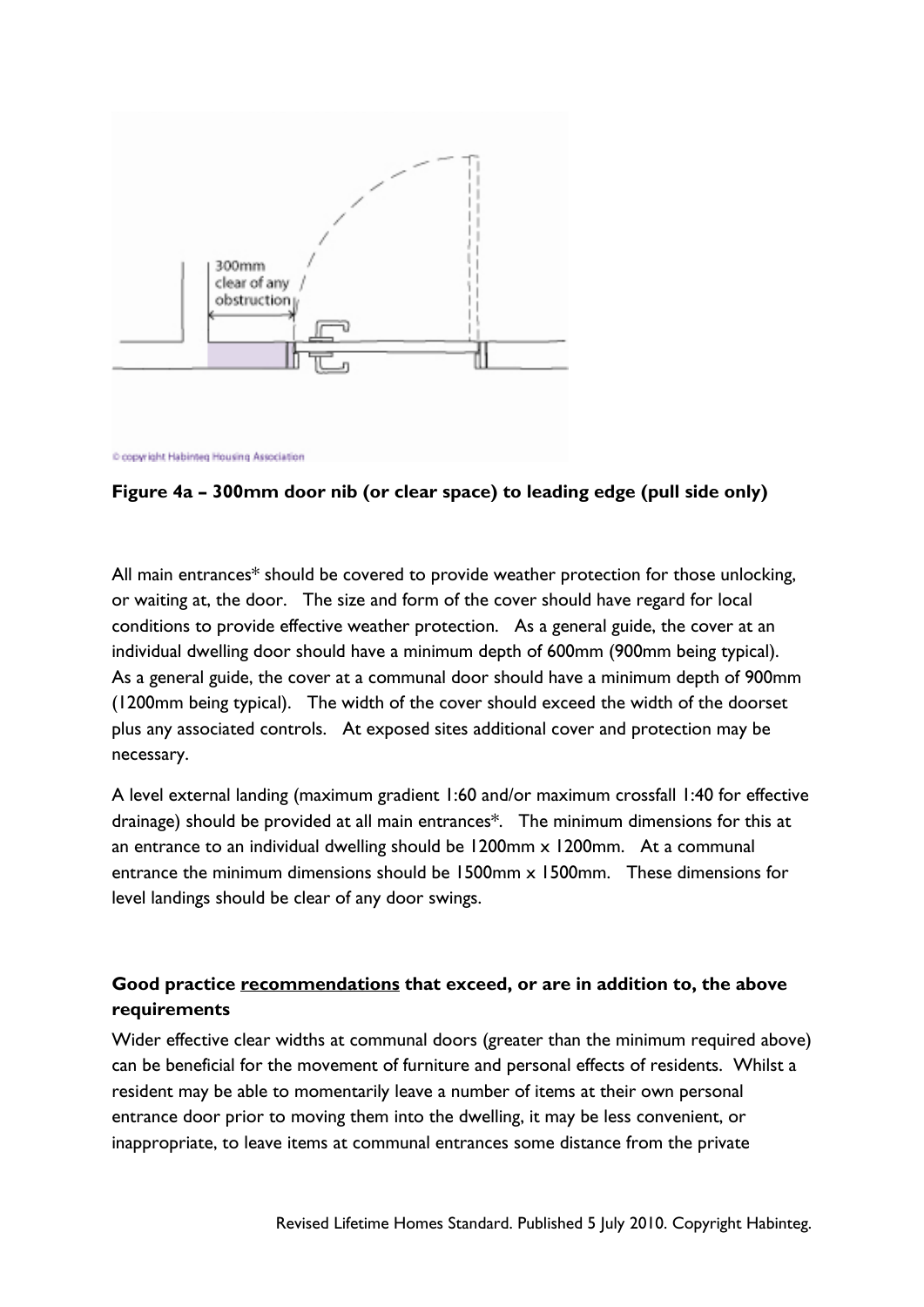dwelling. Wider communal entrance doors can therefore assist residents in uninterrupted movement of possessions to and from the dwelling.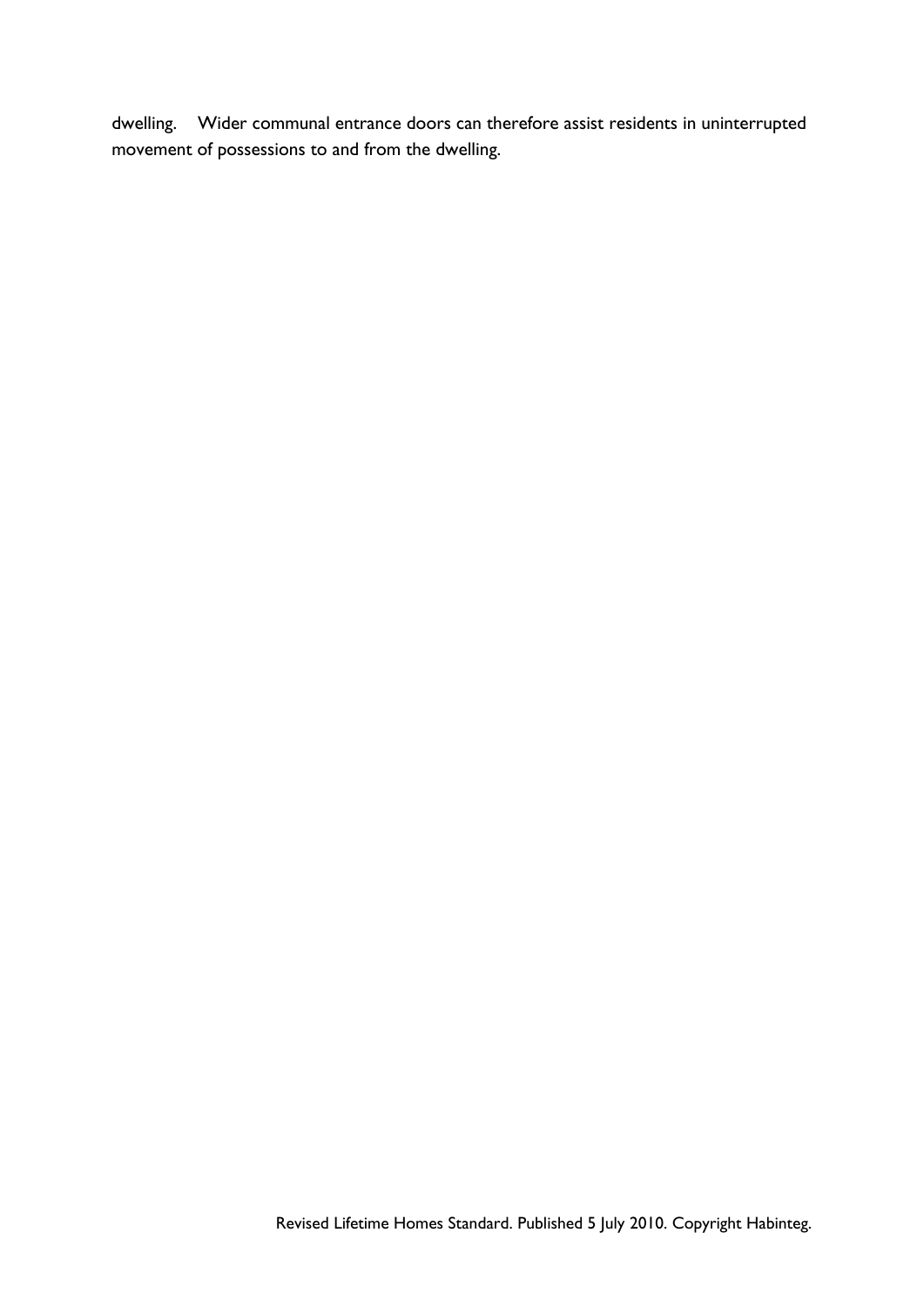## **Criterion 5– Communal stairs and lifts**

*Principle: Enable access to dwellings above the entrance level to as many people as possible.* 

#### **5a – Communal Stairs**

Principal access stairs should provide easy access in accordance with the specification below, regardless of whether or not a lift is provided.

### **5b – Communal Lifts**

Where a dwelling is reached by a lift, it should be fully accessible in accordance with the specification below.

### **Required specification for Criterion 5a - Communal Stairs**

Communal stairs providing a principal access route to a dwelling regardless of whether or not a lift is provided should be easy going, with:

- Uniform rise not exceeding 170mm.
- Uniform going not less than 250mm.
- Handrails that extend 300mm beyond the top and bottom.
- Handrails height 900mm from each nosing.
- Step nosings distinguishable through contrasting brightness.
- Risers which are not open.

### **Required specification for Criterion 5b – Communal Lifts (where applicable)**

Provision of a lift is not a Lifetime Home requirement (see recommendations below), but where a lift is provided, it should:

- Have minimum internal dimensions of 1100mm x 1400mm.
- Have clear landings adjacent to the lift entrance of 1500mm x 1500mm.
- Have lift controls at a height between 900mm and 1200mm from the floor and 400mm from the lift's internal front wall.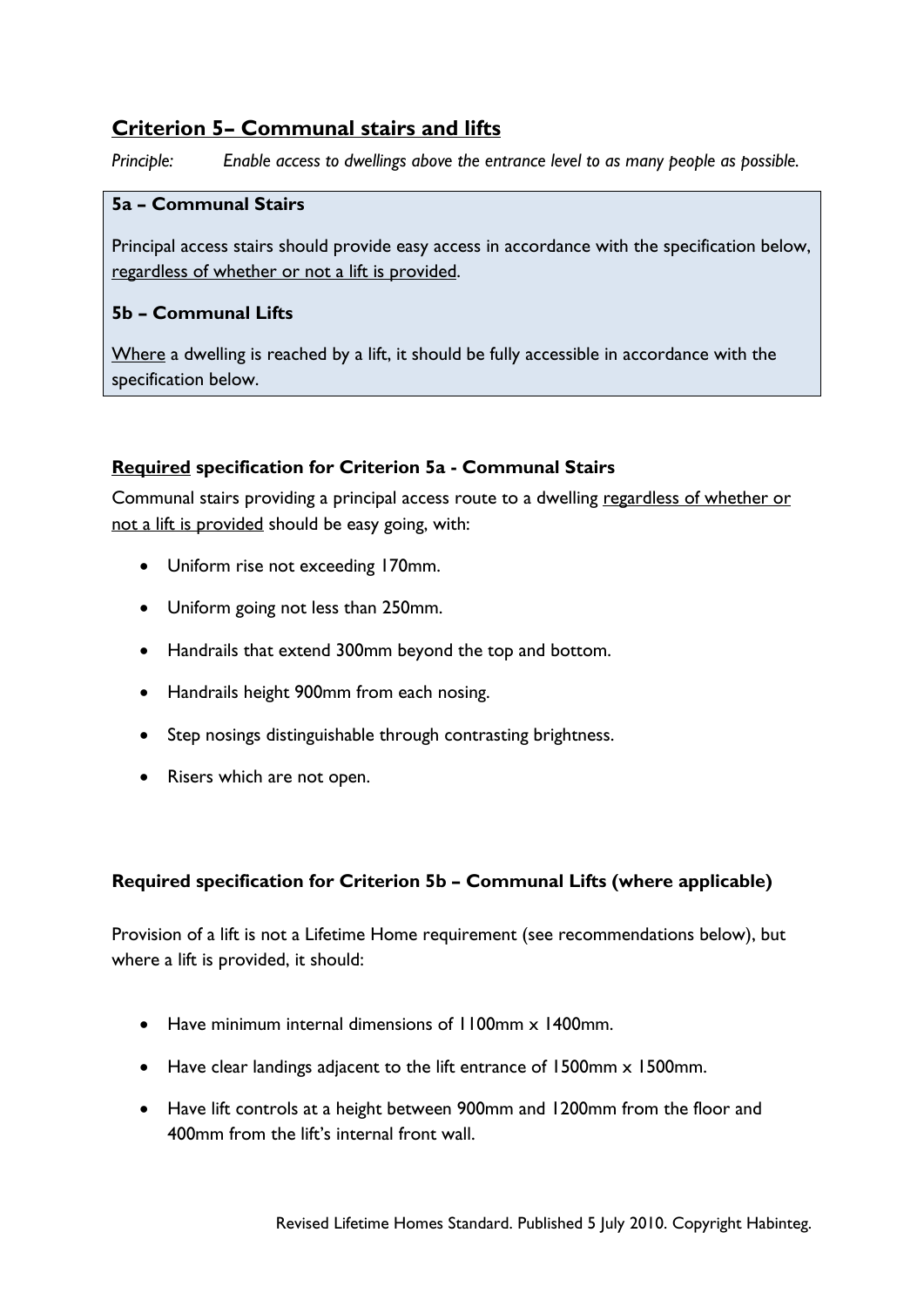### **Good practice recommendations that exceed, or are in addition to, the above requirements**

- Provide lift access to all dwellings above entrance level as far as practicable.
- Provide access to two lifts within blocks of 4 or more storeys.
- Where lift access is not provided, consider potential to enable provision at a later date (by provision of space and/or adaptation).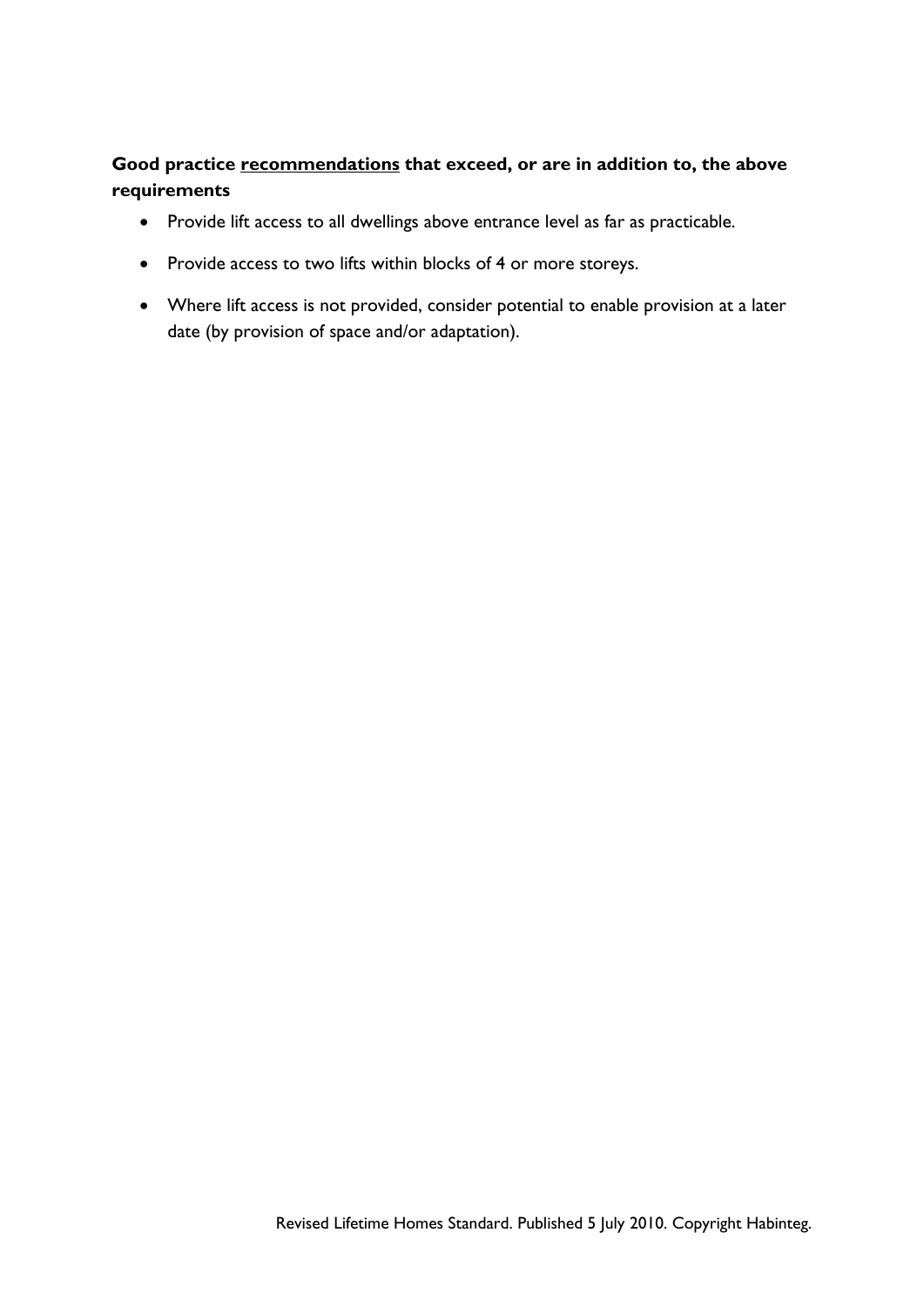## **Criterion 6 – Internal doorways and hallways**

*Principle: Enable convenient movement in hallways and through doorways.* 

#### **6. Internal doorways and hallways**

Movement in hallways and through doorways should be as convenient to the widest range of people, including those using mobility aids or wheelchairs, and those moving furniture or other objects.

As a general principle, narrower hallways and landings will need wider doorways in their side walls.

The width of doorways and hallways should conform to the specification below.

### **Required Specification for Criterion 6**

#### Hallway widths

Subject to provision of adequate door opening widths (as detailed in the table below), the minimum width of any hallway/landing in a dwelling is 900mm. This may reduce to 750mm at 'pinch points' (e.g. beside a radiator) as long as the reduced width is not opposite, or adjacent to, a doorway.

The minimum width of any hallway/corridor/landing within a communal area is 1200mm, which may reduce to 1050mm at 'pinch points' (e.g. due to a structural column) as long as the reduced width is not opposite, or adjacent to, a doorway.

#### Doorway widths within dwellings

#### *Head on approach to door within dwelling*

The minimum clear opening width of any doorway within a dwelling, when the approach to the door is 'head on', is 750mm.

#### *Turning to pass through a door within dwelling*

When the approach to a doorway is not head on, and a turn is required to pass through the doorway, the minimum clear opening for that doorway will relate to the width of the approach (typically a hallway or landing), and should be in accordance with the table below: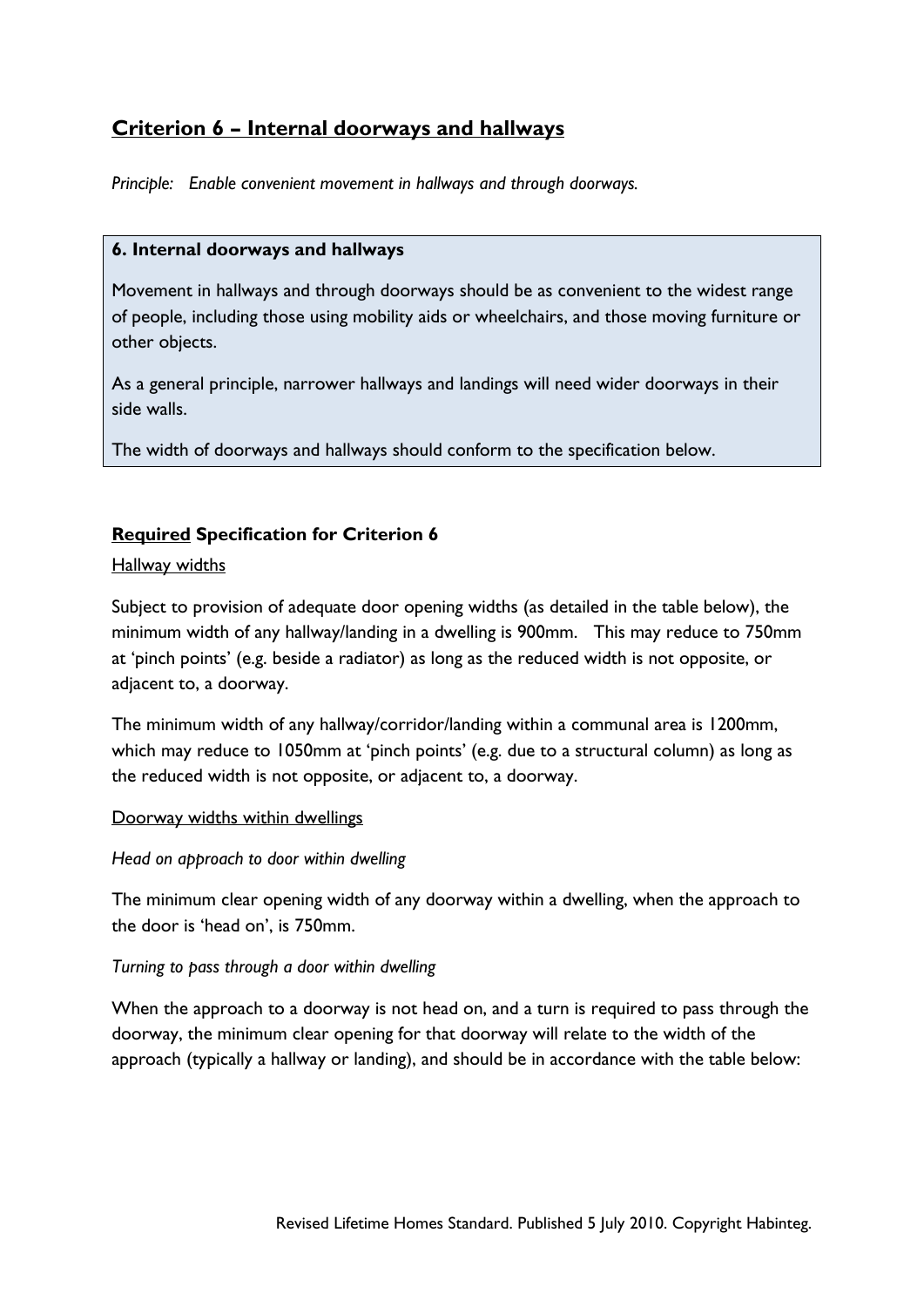| Internal dwelling doors                                                                 |                                     |  |
|-----------------------------------------------------------------------------------------|-------------------------------------|--|
| Direction and width of approach                                                         | Minimum clear opening<br>width (mm) |  |
| Straight-on (without a turn or oblique approach)                                        | 750                                 |  |
| At right angles to a hallway / landing at least 1200mm wide                             | 750                                 |  |
| At right angles to a corridor / landing at least 1050mm wide                            | 775                                 |  |
| At right angles to a corridor / landing less than 1050mm<br>wide (minimum width 900mm). | 900                                 |  |

These clear width requirements apply to any doorway where movement through the doorway is intended. They do not apply to storage/cupboard doors unless the storage/cupboard is 'walk in'.

### Communal doors

### *Head on approach to a communal door*

The minimum clear opening width of any communal doorway when the approach to the door is 'head on' is 800mm.

#### *Turning to pass through a communal door*

When the approach to a communal doorway is not head on, and a turn is required to pass through the doorway, the minimum clear opening for that doorway will relate to the width of the approach (typically a corridor or landing), and should be in accordance with the table below:

| <b>Communal doors</b>                                           |                                     |
|-----------------------------------------------------------------|-------------------------------------|
| Direction and width of approach                                 | Minimum clear opening width<br>(mm) |
| Straight-on (without a turn or oblique approach)                | 800                                 |
| At right angles to a corridor / landing at least<br>1500mm wide | 800                                 |
| At right angles to a corridor / landing at least<br>1200mm wide | 825                                 |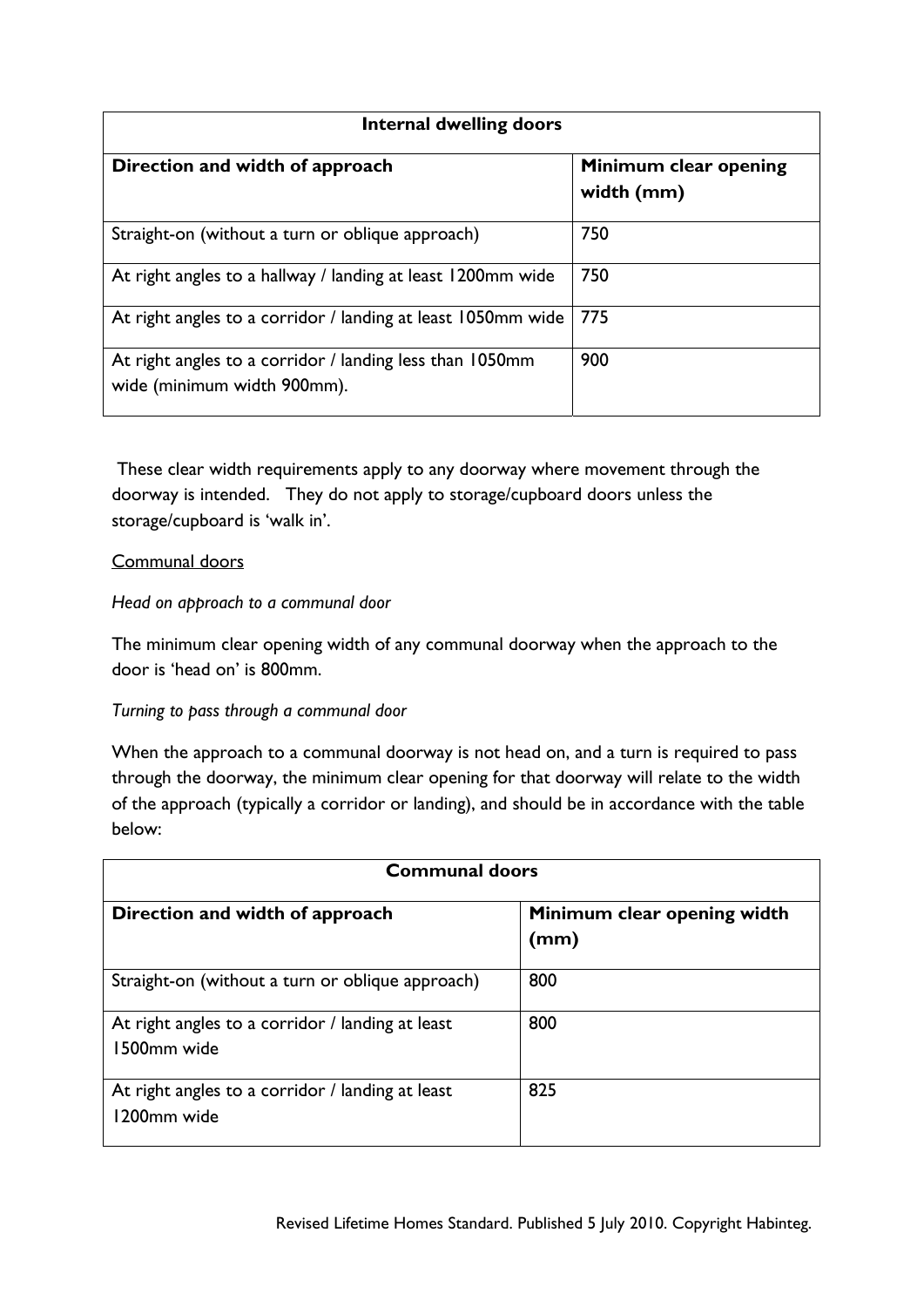### Provision of nibs

All communal doorways should have a 300mm nib (or clear space in the same plane as the wall in which the door is situated) to the leading edge of the door, on the pull side.

Similarly, all doors to rooms on the entrance level of each dwelling, should have a 300mm nib (or clear space in the same plane as the wall in which the door is situated) to the leading edge of the door, on the pull side. See Figure 6a.





*Note: For clear opening widths for dwelling entrance / communal entrance doors, and nib requirements at entrance doors, please refer to Criterion 4 - Entrances.*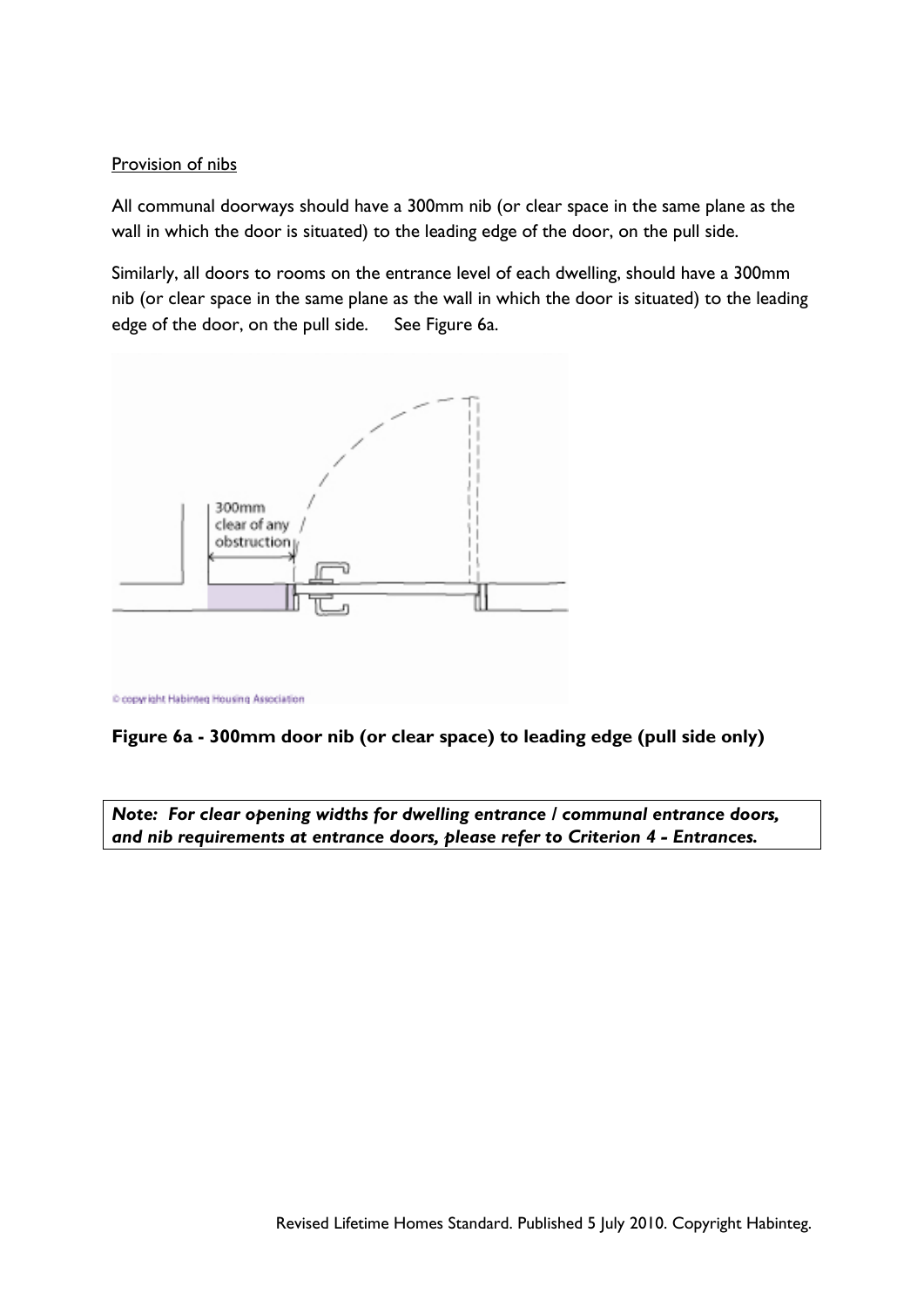## **Criterion 7 – Circulation Space**

*Principle: Enable convenient movement in rooms for as many people as possible.* 

### **7. Circulation Space**

There should be space for turning a wheelchair in dining areas and living rooms and basic circulation space for wheelchair users elsewhere.

### **Required specification for Criterion 7**

The minimum basic circulation spaces required, as detailed below, are not intended to match the equivalent space requirements within dwellings to wheelchair housing, or wheelchair adaptable standards. They recognise that a wheelchair user within a Lifetime Home will need to accept a degree of compromise on available manoeuvring & circulation space.

Basic circulation space for a wheelchair user is used as a guide for the minimum requirement as this will result in circulation space that will also assist a wide range of occupants and visitors, including those using sticks or other mobility aids, or households with young children.

#### WC compartments and bathrooms

Functional spaces requirements for WC compartments and bathrooms are detailed in Criteria 10 and 14.

#### Hallways and landings within dwellings

Circulation widths and spaces for hallways and landings within dwellings are detailed in Criterion 6.

#### Living rooms/areas and dining rooms/areas

Living rooms/areas and dining rooms/areas should be capable of having either a clear turning circle of 1500mm diameter, or a turning ellipse of 1700mm x 1400mm. Where dwelling layout plans include furniture layouts, occasional items of furniture (typically coffee tables & side tables) can be within or overlap these turning zones.

Where movement between furniture is necessary for essential circulation (e.g. to approach other rooms, or the window) a clear width of 750mm between items should be possible.

#### **Kitchens**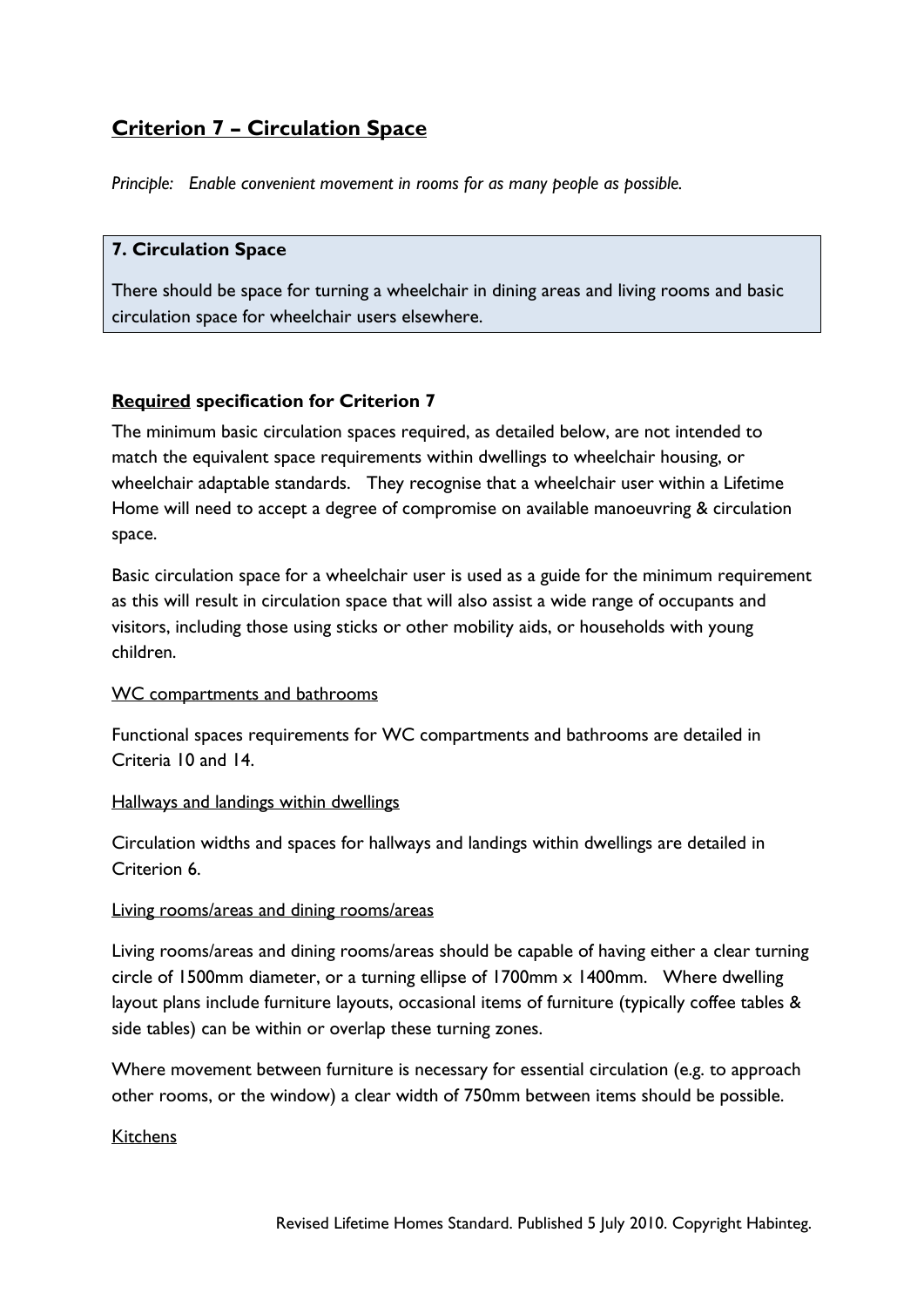Kitchens should have a clear width of 1200mm between kitchen unit fronts / appliance fronts and any fixed obstruction opposite (such as other kitchen fittings or walls). This clear 1200mm should be maintained for the entire run of the unit, worktop and/or appliance.

An additional good practice recommendation in respect of kitchen planning and layout is given below.

### Bedrooms

The main bedroom in a dwelling should be capable of having a clear space, 750mm wide to both sides and the foot of a standard sized double bed.

Other bedrooms should be capable of having a clear space, 750mm wide, to one side of the bed. In addition, in these bedrooms, where it is necessary to pass the foot of the bed (e.g. to approach the window as required by Criterion 15), a clear width of 750mm should also be provided at the foot of the bed.

### *Note: Bedside cabinets may be sited within the required clear spaces beside beds.*

## **Good practice recommendation that exceed, or are in addition to, the above requirements**

Kitchen

- Kitchen layouts, whenever possible, should be planned so that they can include (following adaptation) a continuous run of units, unbroken by doorways, including: a built in oven at an accessible height beside a minimum 600mm of work surface, a hob beside a further minimum 600mm of work surface, and a sink/drainer. This continuous run, uninterrupted by doorways, (c. 3600mm in length measured along the front face) could be straight, L shaped, or U shaped. In addition, window positions should not impede on the oven or hob positions. Space for other typical 'white goods' and fittings should be available elsewhere in the kitchen (so that only the oven and hob are contained within this particular length of run).
- Provide a clear 1500mm diameter circular, or 1400mm x 1700mm elliptical, manoeuvring space from floor for a minimum height of 900mm.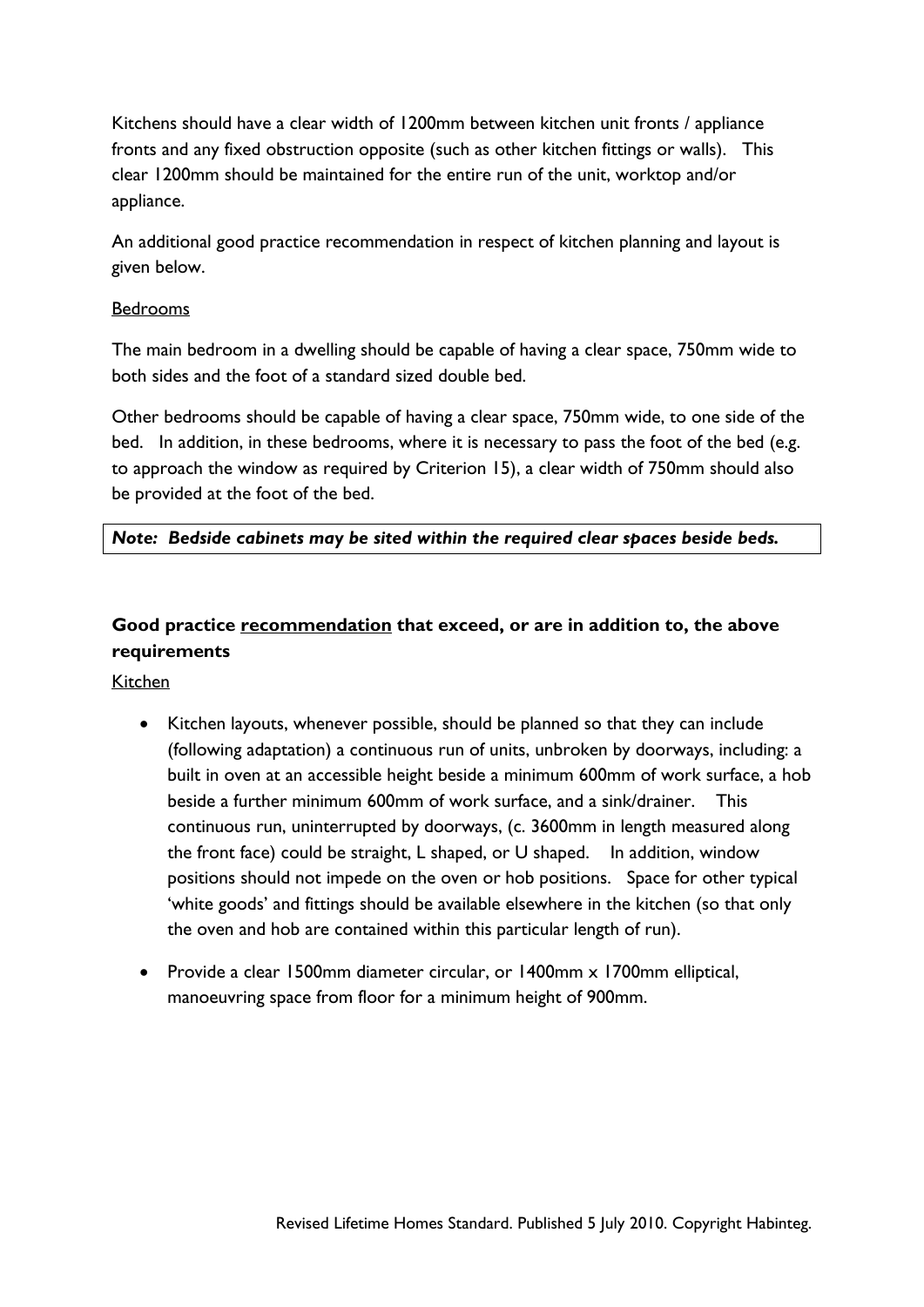## **Criterion 8 – Entrance level living space**

*Principle: Provide accessible socialising space for visitors less able to use stairs.* 

#### 8. Entrance level living space

A living room / living space should be provided on the entrance level of every dwelling (see Appendix 1 for definition of 'entrance level').

### **Required specification to achieve Criterion 8**

A living room or living space in the context of this Criterion is categorised as: Any permanent living room, living area, dining room, dining area (e.g. within a kitchen/diner), or other reception area that provides seating / socialising space for the household and visitors.

Note: In dwellings with two or more storeys, this living space may also need to provide other entrance level requirements (e.g. the temporary entrance level bed-space of Criterion 9, or the through floor lift space of Criterion 12).

## **Good practice recommendations that exceed, or are in addition to, the above requirements**

Also provide the kitchen on the entrance level.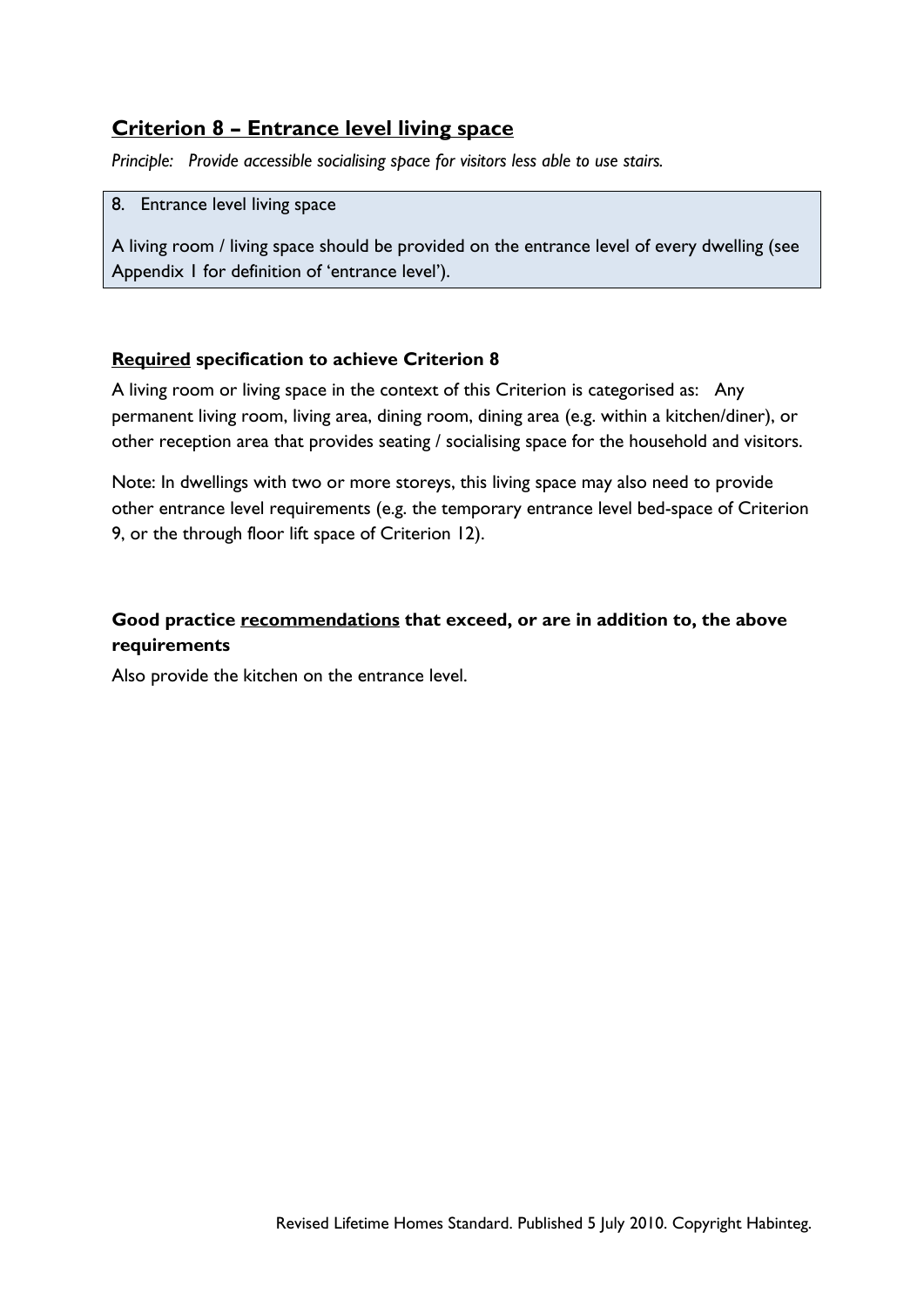## **Criterion 9 – Potential for entrance level bed-space**

*Principle: Provide space for a member of the household to sleep on the entrance level if they are temporarily unable to use stairs (e.g. after a hip operation).* 

### **9. Potential for entrance level bed-space**

In dwellings with two or more storeys, with no permanent bedroom on the entrance level, there should be space on the entrance level that could be used as a convenient temporary bed-space.

### **Required specification to achieve Criterion 9**

The definition of entrance level in the context of this Criterion is as defined in Appendix 1.

A corner of a room that can accommodate a single bed with a 750mm wide space to one side of the bed is suitable as a temporary bed space. This area should be capable of being screened (with a portable screen) from the rest of the room. Provision of an electrical socket within the space is required.

This space is typically provided in the corner of a living room following rearrangement of the furniture – however, the living room should remain functional (despite a compromised layout). A dining room or dining area can also provide for the temporary bed space as long as the dining function can continue (or be relocated elsewhere). However, providing this facility within a dining space of a kitchen/diner provides the least convenient arrangement and should be avoided whenever possible.

Note: This temporary bed-space, and the identified through floor lift space of Criterion 12, may overlap - as the temporary bed space will not be required if a through floor lift is available.

### **Good practice recommendations that exceed, or in addition to, the above requirements**

Provision of a window for ventilation and a heat source within the space would be beneficial.

A layout which provides potential for a suitable recess / area that is easier to screen and provides better separation from the remaining room is beneficial.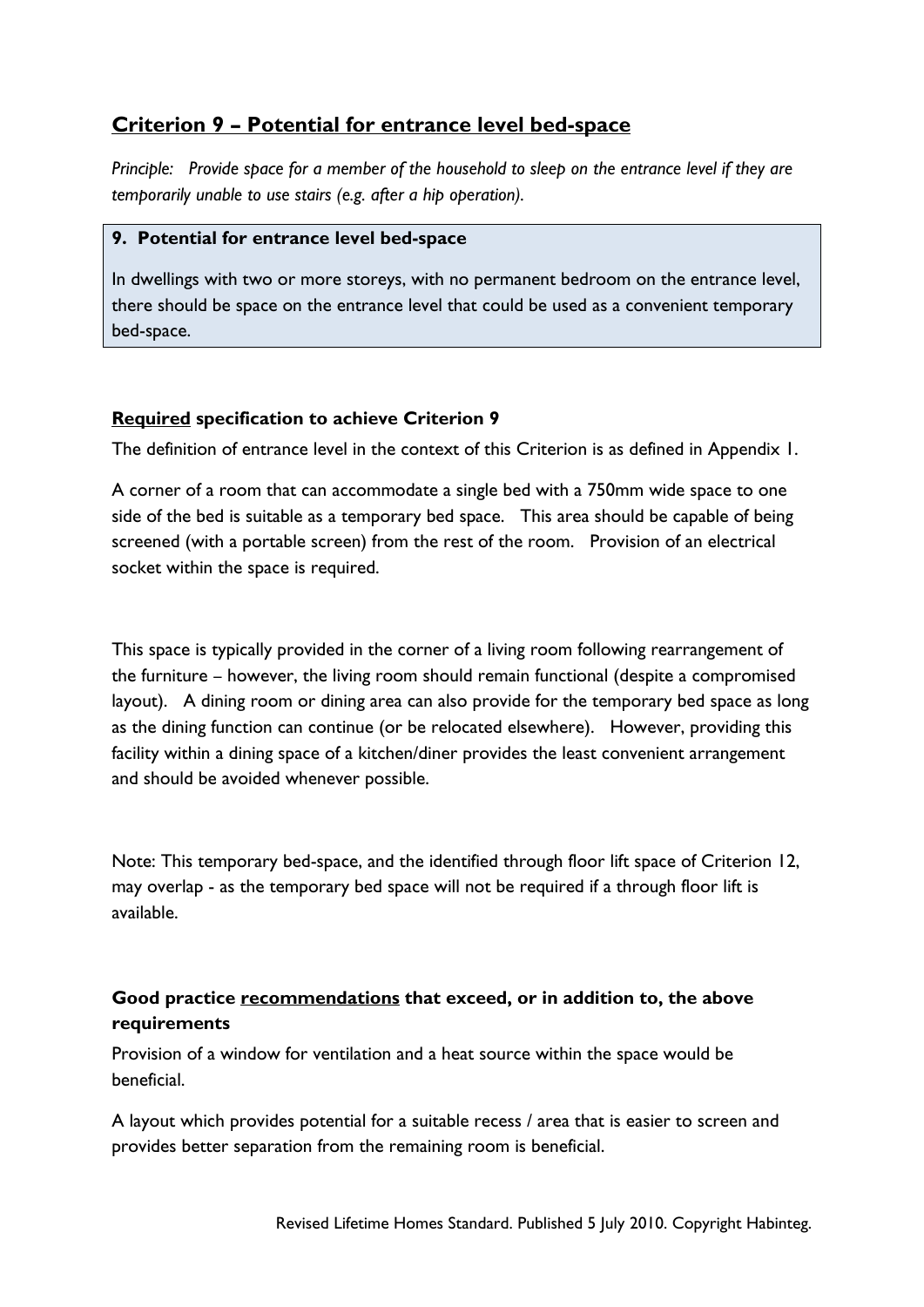## **Criterion 10 – Entrance level WC and shower drainage**

*Principle: Provide an accessible WC and potential showering facilities for:* 

- i) any member of the household using the temporary entrance level bed space of Criterion 9, and:
- ii) visitors unable to use stairs.

### **10. Entrance level WC and shower drainage**

Where an accessible bathroom, in accordance with Criterion 14, is not provided on the entrance level of a dwelling, the entrance level should have an accessible WC compartment, with potential for a shower to be installed – as detailed in the specification below. (See Appendix 1 for definition of entrance level).

### **Required specification to achieve Criterion 10**

In dwellings with two or more storeys, and no more than two habitable rooms in addition to the main living room and any kitchen/diner (typically a one or two bedroom house), a Part M WC compartment will satisfy this Criterion provided that the floor drain for a future accessible shower (not required by Part M) is available in the compartment, or in a suitable location elsewhere.

In all other dwellings (where an accessible bathroom in accordance with Criterion 14 is not provided on the entrance level) the compartment's specification should be as detailed below:

An accessible WC compartment should contain:

- 1. A WC with:
- i) A centre line between 400mm 500mm from an adjacent wall.
- ii) A flush control located between the centre-line of the WC and the side of the cistern furthest away from the adjacent wall.
- iii) An approach zone extending at least 350mm from the WC's centre-line towards the adjacent wall, and at least 1000mm from the WC's centre-line on the other side. This zone should extend forward from the front rim of the WC by at least 1100mm. The zone should also extend back at least 500mm from the front rim of the WC for a width of 1000mm from the WC's centre-line.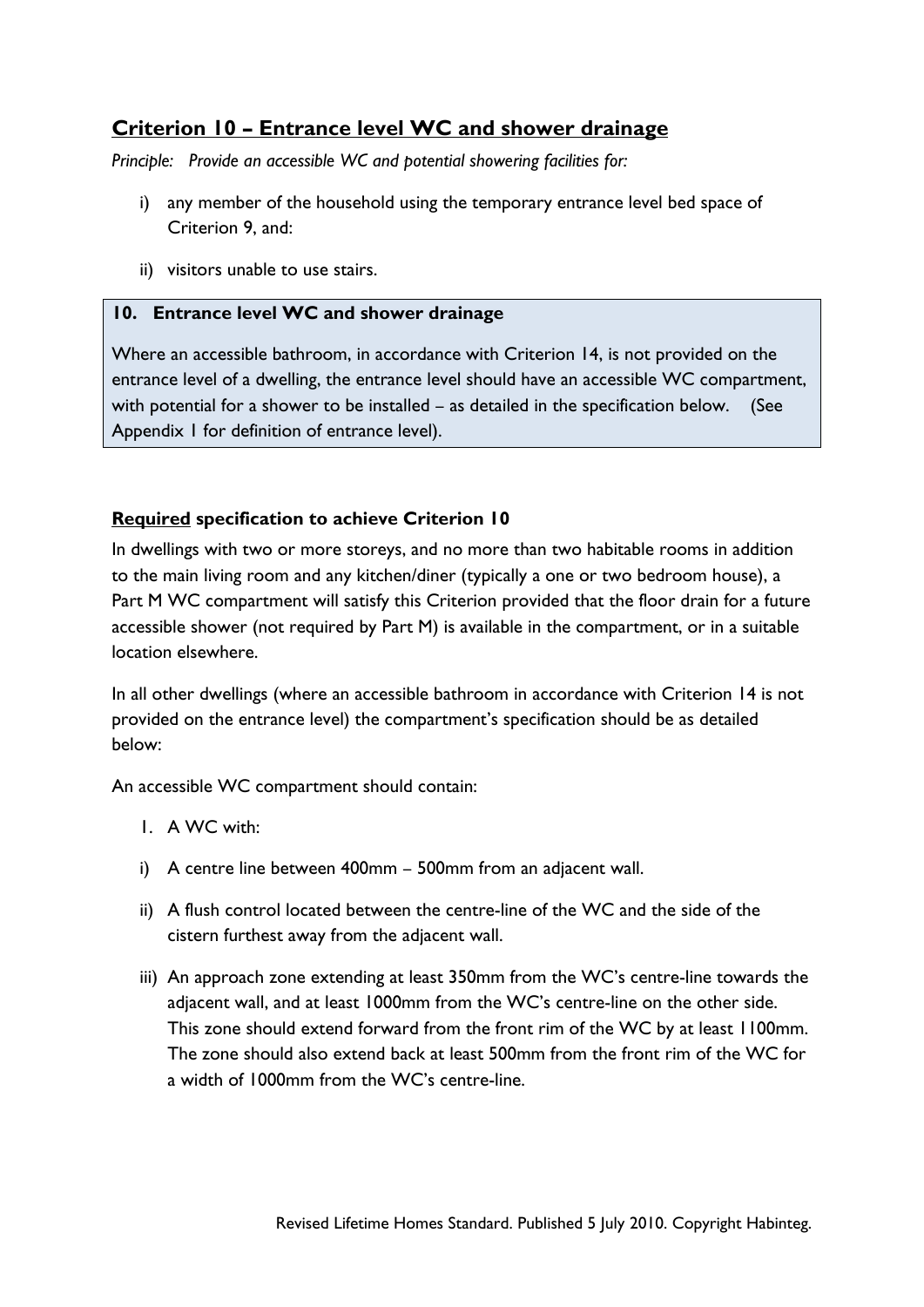A basin which may be located either on the adjacent wall, or adjacent to the cistern, should not project into this approach zone by more than 200mm.

This zone is demonstrated by Figure 10a.



2. A basin with:

A clear frontal approach zone extending back for a distance of 1100mm from any obstruction under the basin – whether that be a pedestal, trap, duct or housing. This zone will normally overlap with the WC's approach zone as detailed in item liii) above.

3. Unless provided elsewhere on the entrance level (see Note 1), floor drainage for an accessible floor level shower with:

Revised Lifetime Homes Standard. Published 5 July 2010. Copyright Habinteg.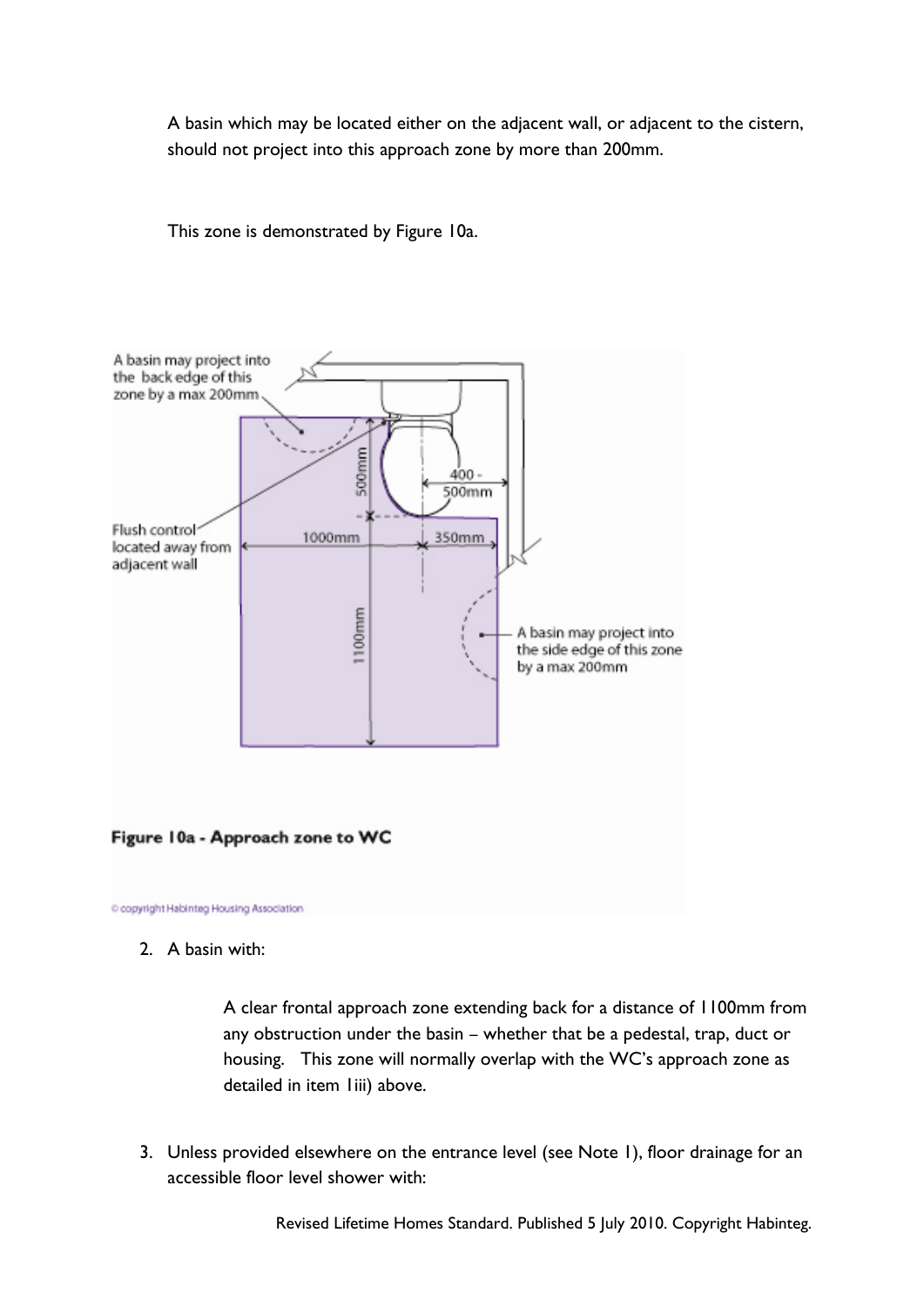A floor construction that provides either shallow falls to the floor drainage, or (where the drainage is initially capped for use later following installation of a shower) that allows simple and easy installation of a laid-to-fall floor surface in the future.

Whether provided from the outset, or by subsequent adaptation, fall gradients in the floor should be the minimum required for efficient drainage of the floor area. Crossfalls should be minimised.

The floor drain should be located as far away from the doorway as practicable.

Requirements 1 – 3 above are demonstrated within Figure 10b.





C copyright Habinteg Housing Association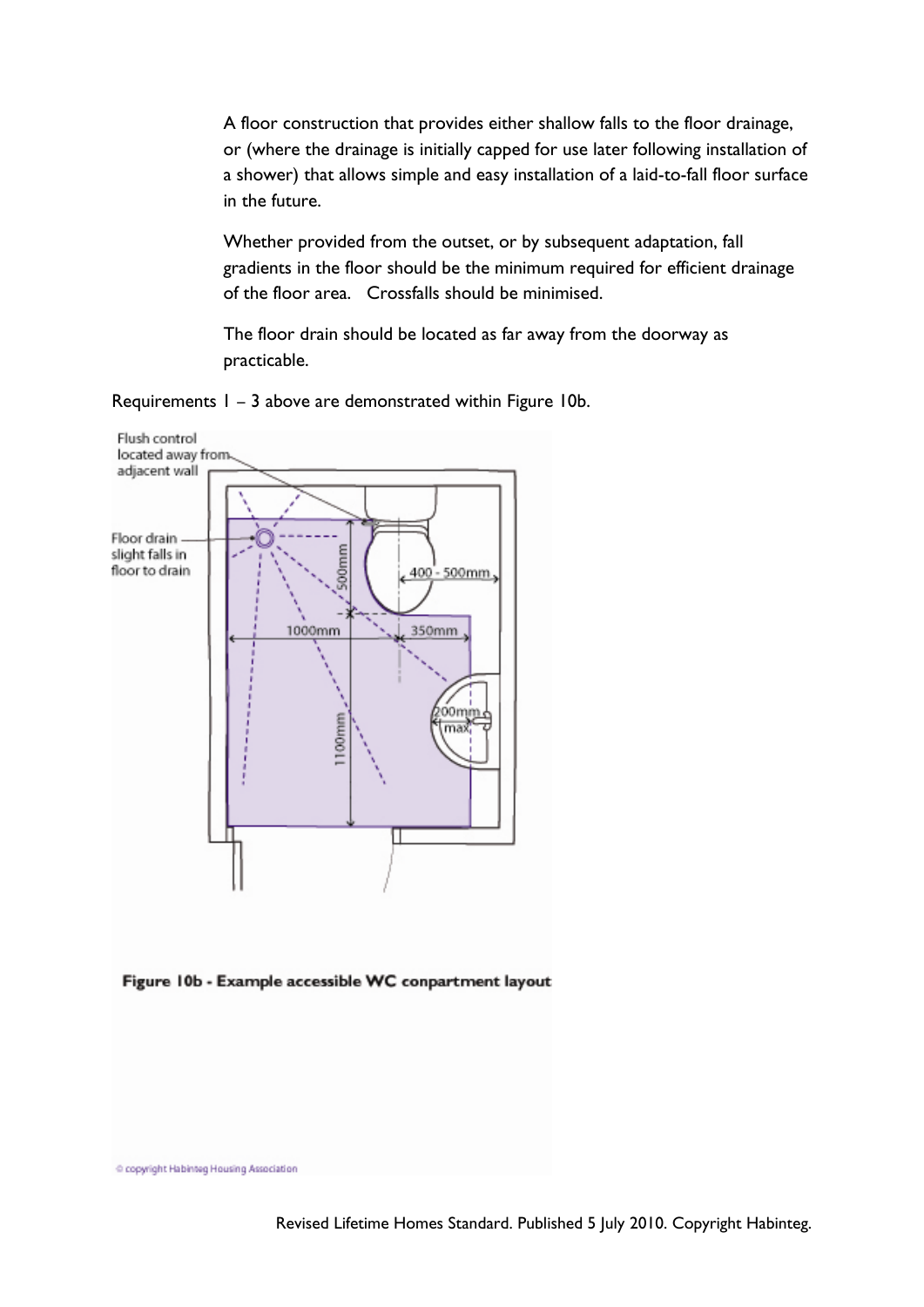Whilst a variety of solutions (and footprint sizes) can be created to satisfy the above layout requirements, it is noted that an overall compartment footprint of 1450mm x 1900mm will enable increased choice of fittings.

If the compartment contains the only accessible entrance level WC within the dwelling, an outward opening door to the compartment will be required to satisfy Approved Document M.

### **Good practice recommendations that exceed, or are in addition to, the above requirements**

- Position the WC and a hand rinse basin so that the basin can be reached from the WC position (as shown in Figure 10b).
- Provide wall hung fittings to create greater manoeuvrability at floor level and ease of cleaning.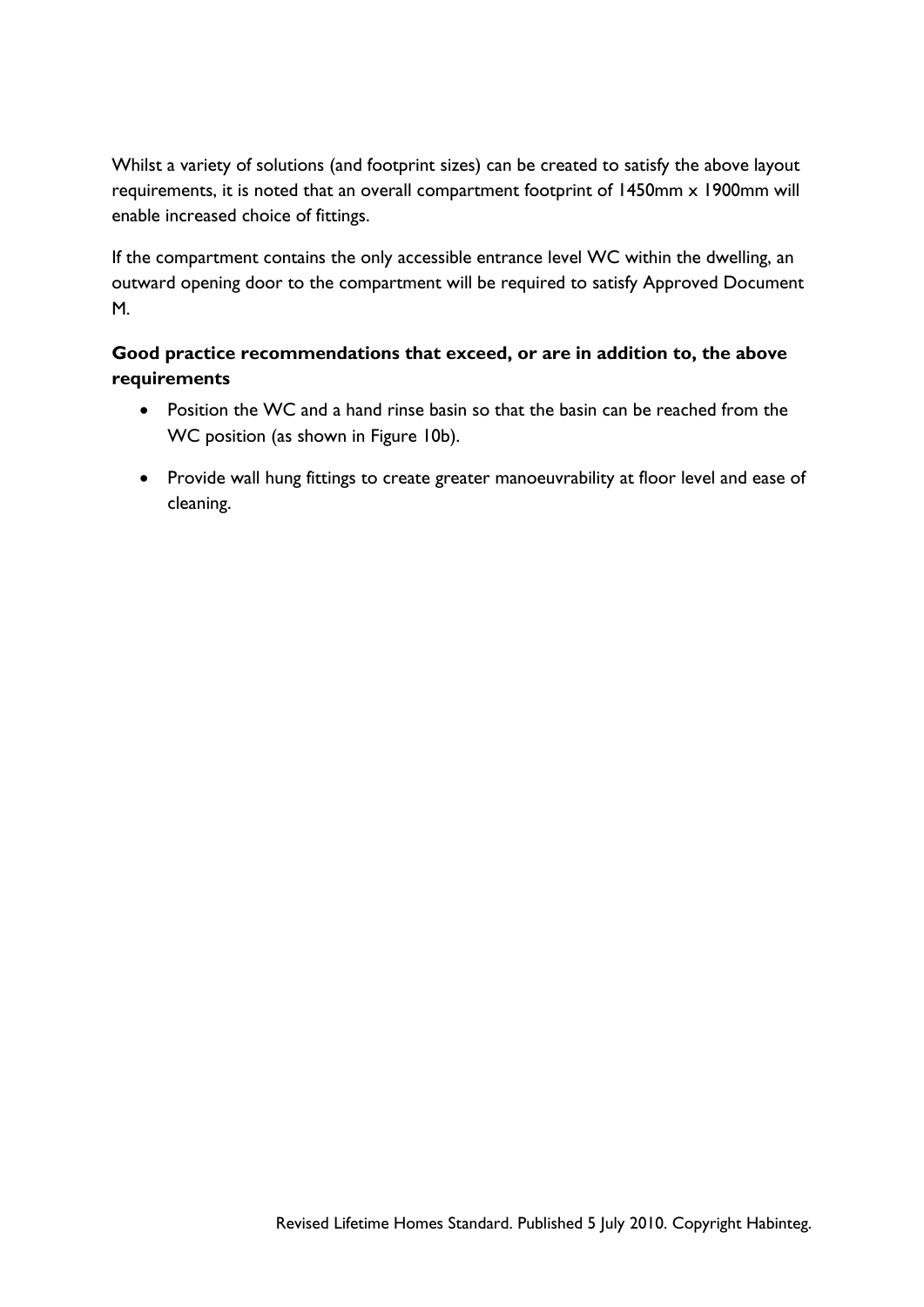## **Criterion 11 - WC and bathroom walls**

*Principle: Ensure future provision of grab rails is possible, to assist with independent use of WC and bathroom facilities.* 

### **11 – WC and bathroom walls**

Walls in all bathrooms and WC compartments should be capable of firm fixing and support for adaptations such as grab rails.

### **Required specification to achieve Criterion 11**

Adequate fixing and support for grab rails should be available at any location on all walls, within a height band of 300mm – 1800mm from the floor.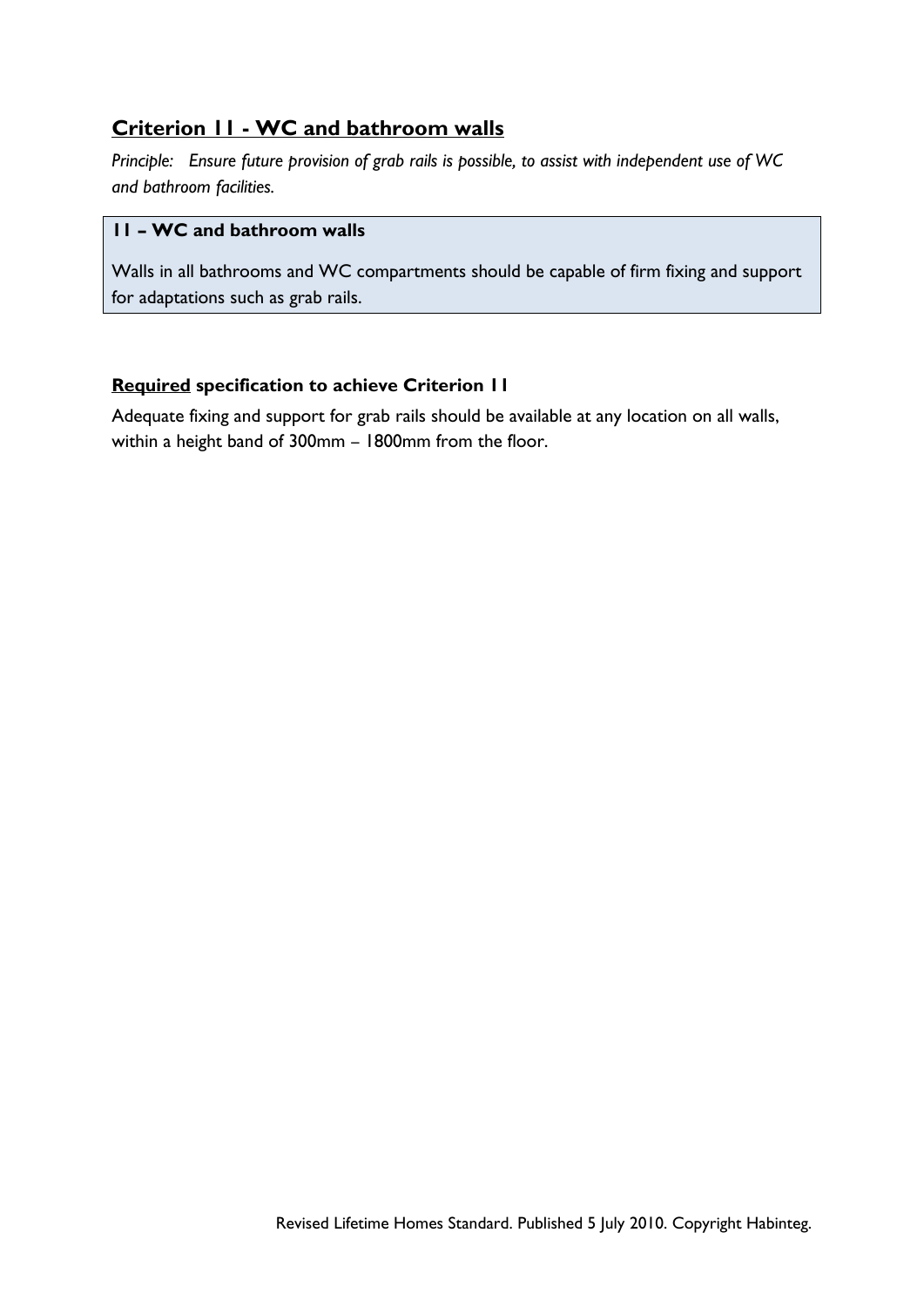## **Criterion 12 – Stairs and potential through-floor lift in dwellings**

*Principle: Enable access to storeys above the entrance level for the widest range of households.* 

### **12 - Stairs and potential though-floor lift in dwellings**

The design within a dwelling of two or more storeys should incorporate both:

a) Potential for stair lift installation; and,

b) A suitable identified space for a through-the–floor lift from the entrance level to a storey containing a main bedroom and a bathroom satisfying Criterion 14.

### **Required specification to achieve Criterion 12a - Stairs**

In dwellings with two or more storeys, the stairs and associated area should be adequate to enable installation of a (seated) stair lift without significant alteration or reinforcement.

A clear width of 900mm should be provided on stairs. This clear width should be measured 450mm above the pitch height.

### **Required specification to achieve Criterion 12b – Potential for through floor lift**

Unless the entrance level of the dwelling contains the living accommodation, the kitchen, a main (twin or double) bedroom and a bathroom meeting the requirements of Criterion 14, a suitable route for a wheelchair accessible through-the-floor lift from the entrance level should be identified. This route should enable potential access to those rooms listed in the preceding sentence that are not on the dwelling's entrance level.

The identified route for the lift may be from a living room/space directly into a bedroom above. Alternatively, the route may be from, or arrive in, circulation space.

The potential aperture size for the route through the floor should be a minimum1000mm x 1500mm - with the potential approach to the lift being to one of the shorter sides. This potential aperture area should be clear of services.

Where the identified lift route within the dwelling passes through a concrete floor, a 'knock out' panel should be pre-formed within the floor. Traditional wooden joist floors, 'I'beam floors, and metal web floors need not be provided with a 'knock out' panel along the lift route, provided that their design has taken account of associated point loads to enable the creation of the void if required.

It is acceptable for the identified route to require some degree of alteration / moving of demountable partition walls (e.g. timber stud walls) if this can provide the most efficient and practical layout arrangement following lift installation. However, where this is the case, the partitions to be moved should be clear of services.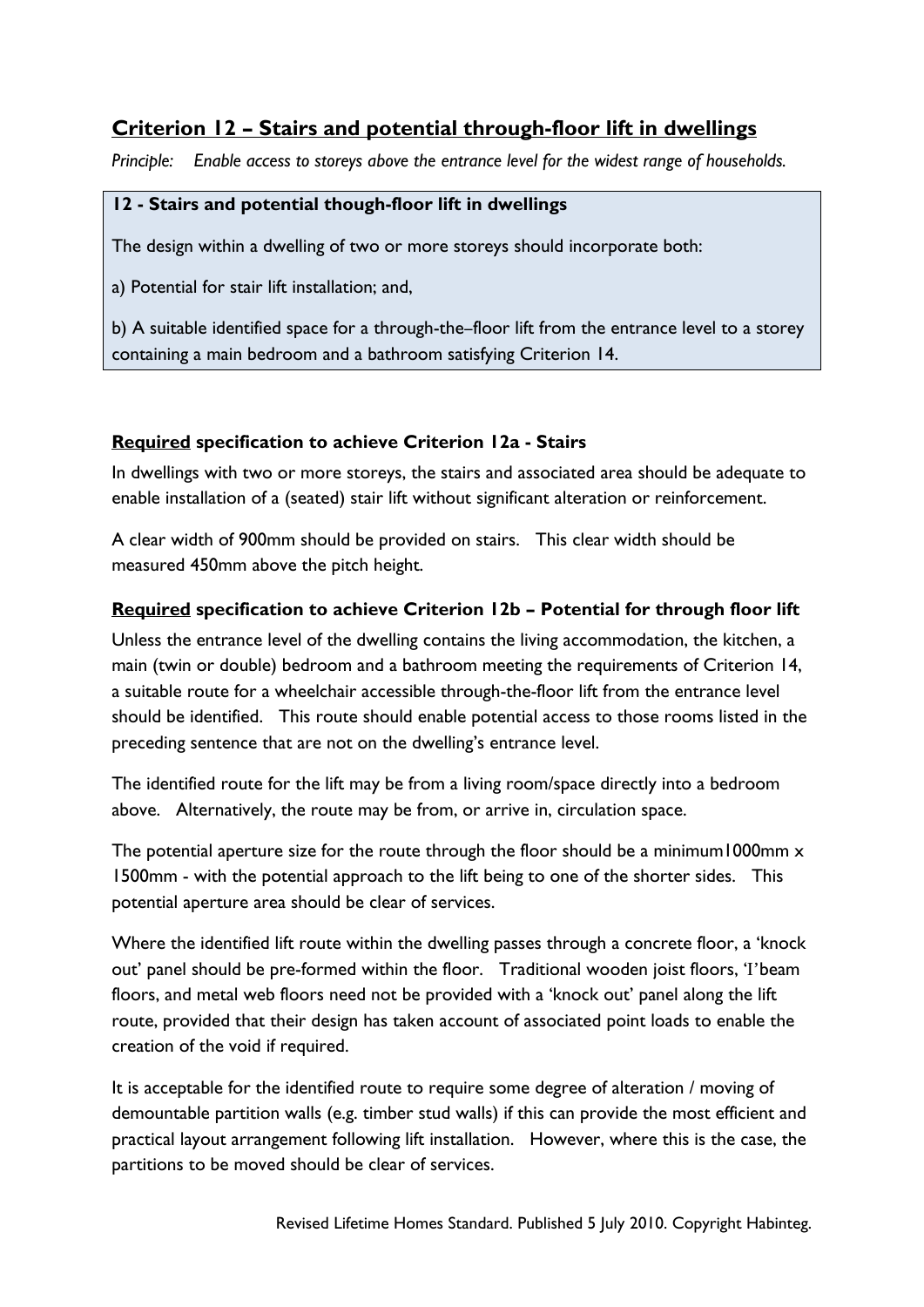When the potential arrival point for the lift arrives directly into a bedroom, there must be space to exit and approach the lift. A compromised room layout would be expected following lift installation, but as a basic minimum the room should still be able to function as a single bedroom. It is also a requirement that if the lift route is to arrive directly into a bedroom, the dwelling must have at least one bedroom that remains functional as a double bedroom.

## **Additional good practice recommendations that exceed, or are in addition to, the above requirements:**

**Stairs** 

Although stair lifts are available for installation on most forms of stair, a straight flight with clear landings at the top and bottom, will provide for a more cost effective installation.

A straight flight of stairs with goings (treads) of consistent depth (i.e. no winders) is safer to use, particularly for those less agile.

A straight stair, without winders, is therefore recommended.

Where winders are incorporated onto a stair consideration should be given to ensure that an adequate going depth remains on the winders if a stair lift is installed.

### Potential through floor lift

At the identified route, provide an electrical point to assist in any future adaptation / installation of the lift. This plate should be annotated with 'lift position' (or similar) to assist in future identification of the possible route.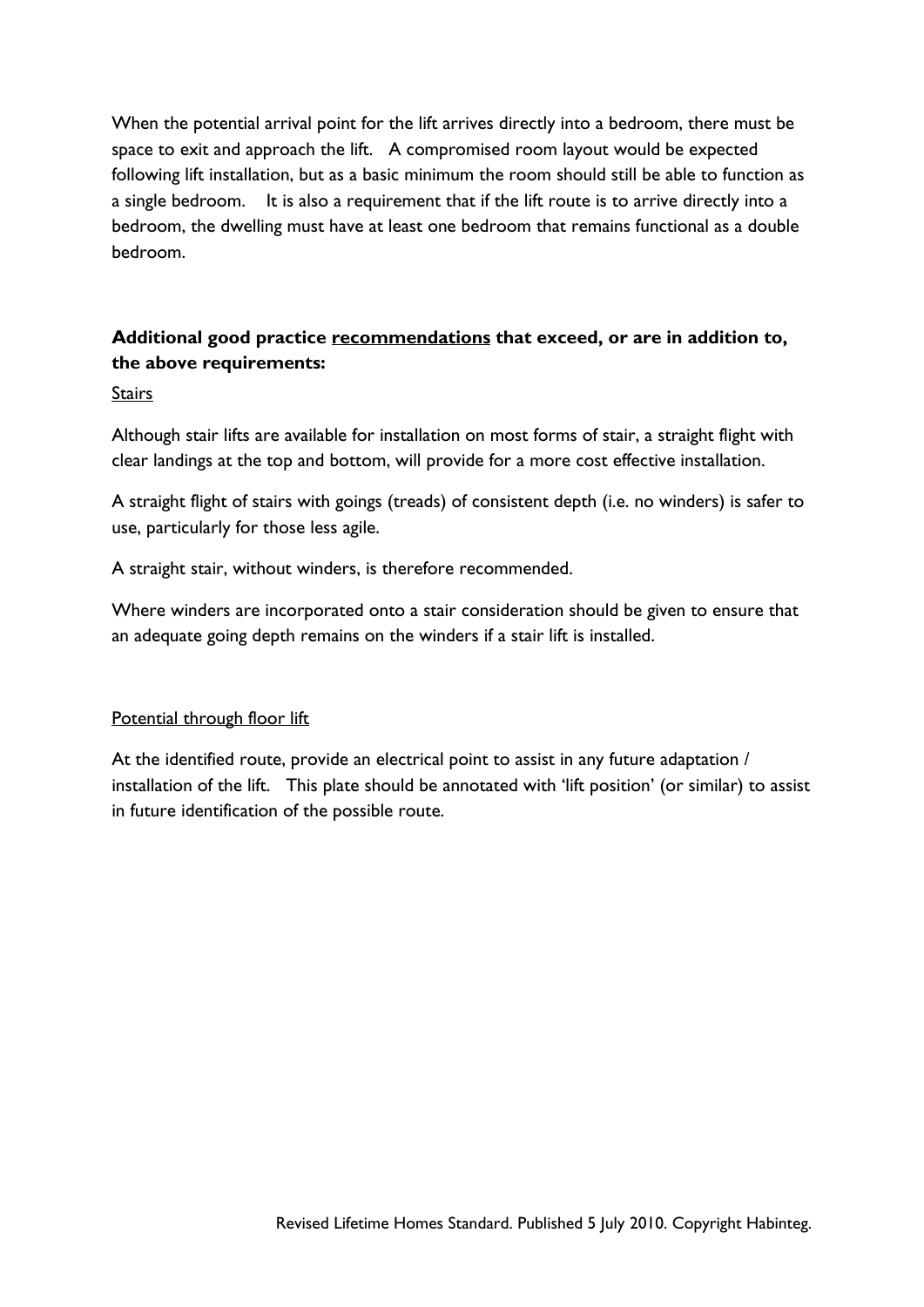# **Criterion 13 – Potential for fitting of hoists and bedroom / bathroom relationship**

*Principle: Assist with independent living by enabling convenient movement between bedroom and bathroom facilities for a wide range of people.*

### **13 – Potential for future fitting of hoists and bedroom / bathroom relationship**

Structure above a main bedroom and bathroom ceilings should be capable of supporting ceiling hoists and the design should provide a reasonable route between this bedroom and the bathroom.

### **Required specification to achieve Criterion 13**

Structure above ceiling finishes over a main (twin or double) bedroom and over the bathroom should be capable of supporting, or capable of adaptation to support, the future installation of single point hoists above the bed, bath and WC. This bedroom and bathroom should be on the same storey level. This storey (unless at entrance level) should have potential for access via the through floor lift (see Criterion 12). This bathroom should also satisfy the requirements of Criterion 14. The route between this bedroom and bathroom should not pass through any living / habitable room or area.

## **Good practice recommendations that exceed, or are in addition to, the above requirements**

Locate this bedroom and bathroom adjacent to each other with a connecting full height 'knock out panel' sufficient to form a direct doorway with a minimum clear opening width of 900mm between the two rooms, or have a direct (en-suite) link with a minimum clear doorway opening of 900mm from the outset.

Where locating these two rooms adjacent to each other is not practicable, have their doorways adjacent to each other, or opposite each other.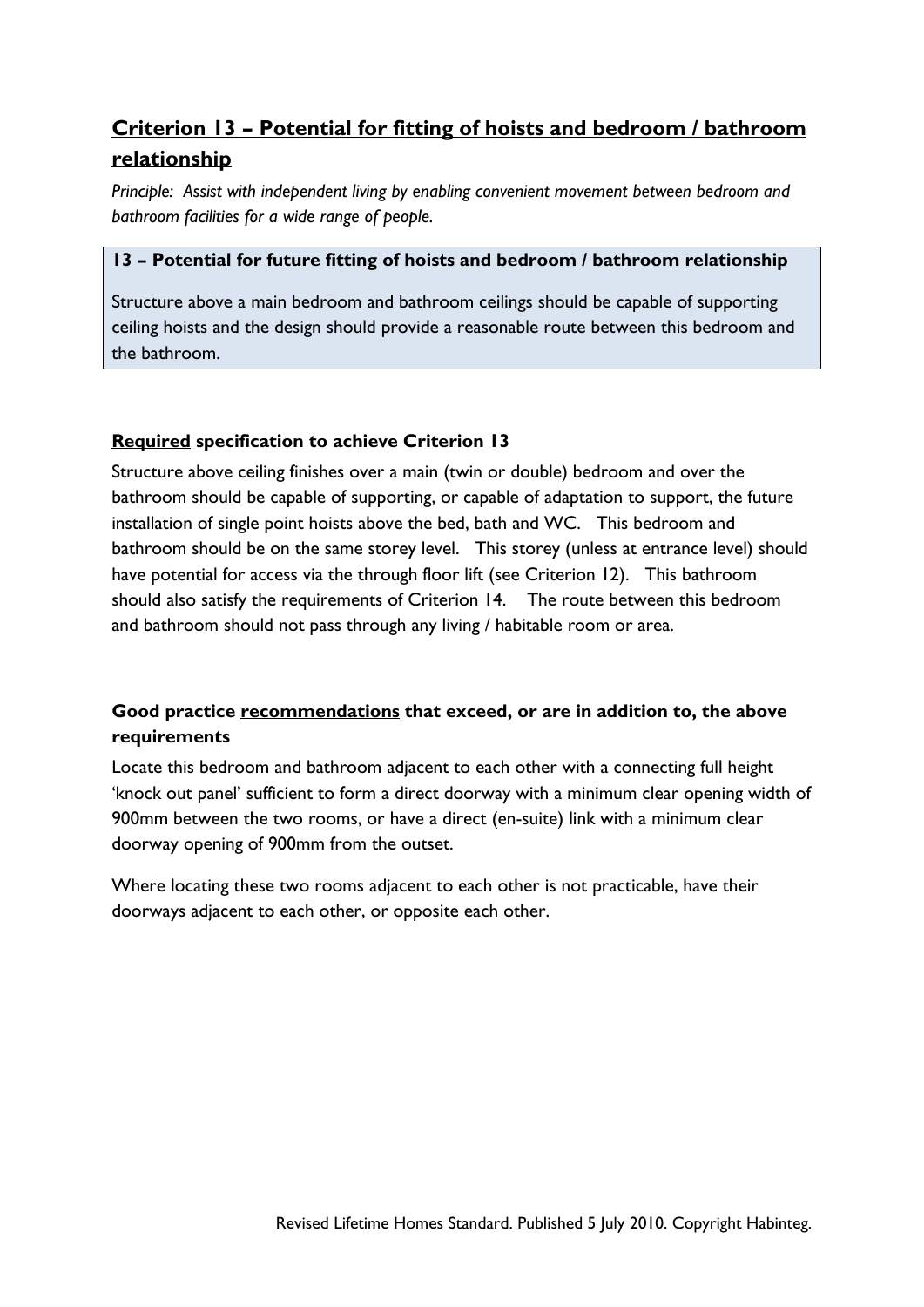## **Criterion 14 – Bathrooms**

*Principle: Provide an accessible bathroom that has ease of access to its facilities from the outset and potential for simple adaptation to provide for different needs in the future.* 

### **14 – Bathrooms**

An accessible bathroom, providing ease of access in accordance with the specification below, should be provided in every dwelling on the same storey as a main bedroom.

### **Required specification to achieve Criterion 14**

An accessible bathroom, providing ease of access, should be provided in every dwelling, close to a main (double or twin) bedroom.

In dwellings with more than one storey this bathroom should either be on the entrance level (see Note 1), or on a level with potential for access by a through floor lift (see Criterion 12b).

The following facilities, and associated clear approach zones, should be provided within the accessible bathroom.

- 1. A WC with:
	- i) A centre line between 400mm 500mm from an adjacent wall.
	- ii) A flush control located between the centre-line of the WC and the side of cistern furthest away from the adjacent wall.
	- iii) An approach zone extending at least 350mm from the WC's centre-line towards the adjacent wall, and at least 1000mm from the WC's centre-line on the other side. This zone should extend forward from the front rim of the WC by at least 1100mm. The zone should also extend back on one side of the WC for at least 500mm from the front rim of the WC, for a width of 1000mm, from the WC's centre-line.

A bowl of a basin which may be located either on the adjacent wall, or adjacent to the cistern, should not project into this approach zone by more than 200mm.

This zone is demonstrated by Figure 14a.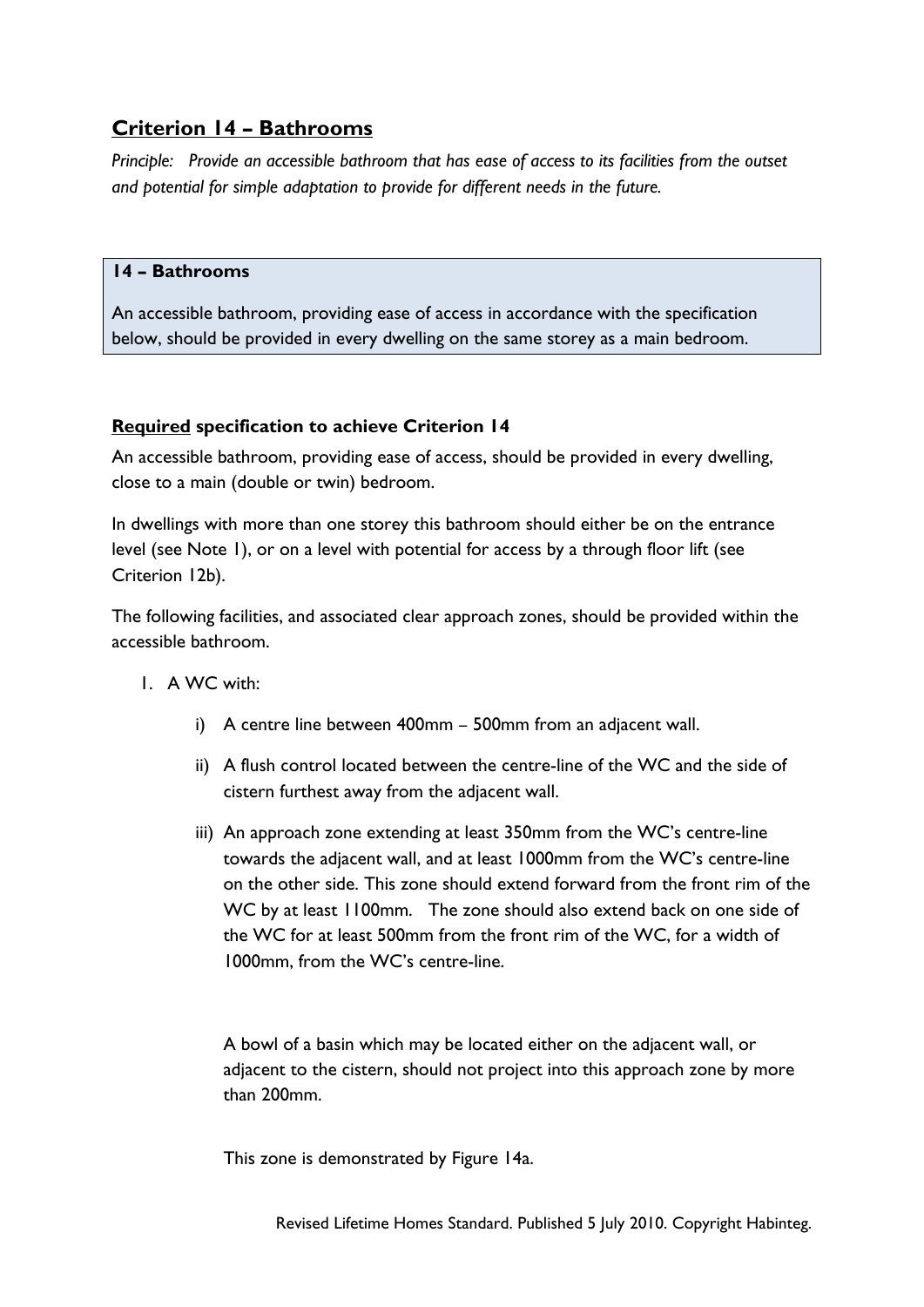

2. A wash basin with:

A clear frontal approach zone, 700mm wide, extending 1100mm from any obstruction under the basin's bowl – whether that be a pedestal, trap, duct or cabinet furniture. This zone will normally overlap with the approach zone to the WC (see item1iii above) and/or bath (see item 3i below).

- 3. Either a bath or an accessible floor level shower:
	- i) Where a bath is provided, there should be a clear zone alongside the bath, at least 1100mm long and 700mm wide. This zone will normally overlap with the approach zone to the WC (item 1iii above) and/or the approach zone to the basin (item 2i above).
	- ii) Where an accessible floor level shower is provided instead of a bath, there should be provision of a clear 1500mm diameter circular, or 1700mm x 1400mm elliptical, clear manoeuvring zone (see Note 2). This manoeuvring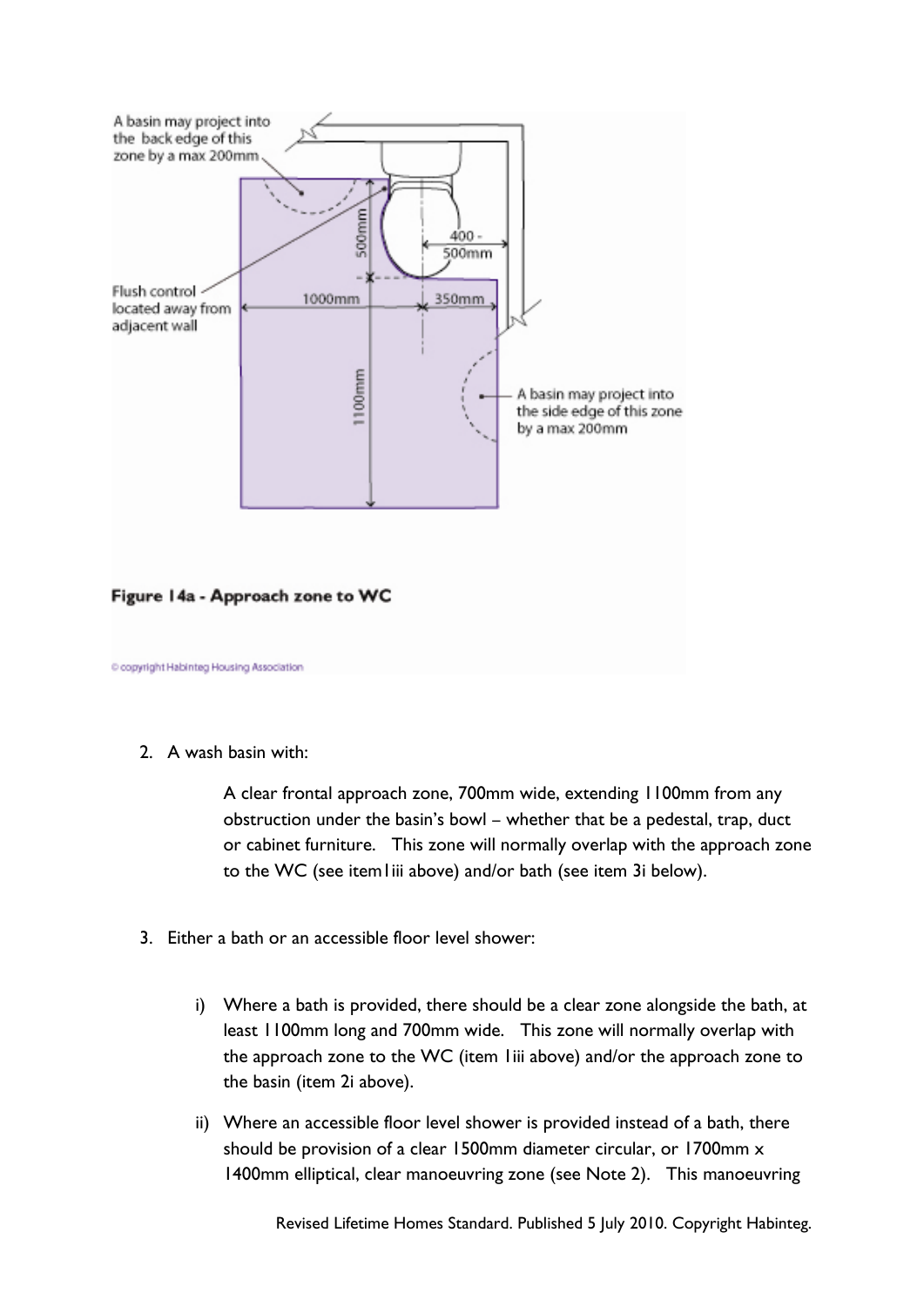zone should overlap with the showering area. The drainage for the shower should be as detailed in item 4 below.

- iii) Where both a bath and an accessible floor level shower are provided from the outset, the clear floor space for showering activity should be a minimum 1000mm x 1000mm. The drainage for the shower should be as detailed in item 4 below.
- 4. Unless provided elsewhere in the dwelling (see Note 3), floor drainage for an accessible floor level shower with:

A floor construction that provides either shallow falls to the floor drainage, or (where the drainage is initially capped for use later following installation of a shower) that allows simple and easy provision of a laid-to-fall floor surface in the future.

The drainage, when capped for use following adaptation, may be located under a bath.

Whether provided from the outset, or by subsequent adaptation, fall gradients in the floor should be the minimum required to effect efficient drainage from the catchment area of the shower. Crossfalls should be minimised.

5. Where a bath is provided with capped drainage for an accessible floor level shower beneath it, potential for a clear 1500mm diameter circular or 1700mm x 1400mm elliptical clear manoeuvring zone if the bath is removed (see Notes 2 and 3).

The requirements of Criterion 11 (WC and Bathroom walls), & Criterion 13 (Potential for hoists), should also be noted and incorporated.

Figure 14b, an example bathroom layout, demonstrates the spatial requirements of items 1)  $-$  5). It is noted that an internal footprint dimension of 2100mm  $\times$  2100mm increases the degree of choice and flexibility in respect of fittings, layout, orientation and future adaptability. An outward opening door will be required to satisfy Approved Document M if the bathroom contains the only accessible entrance level WC within the dwelling.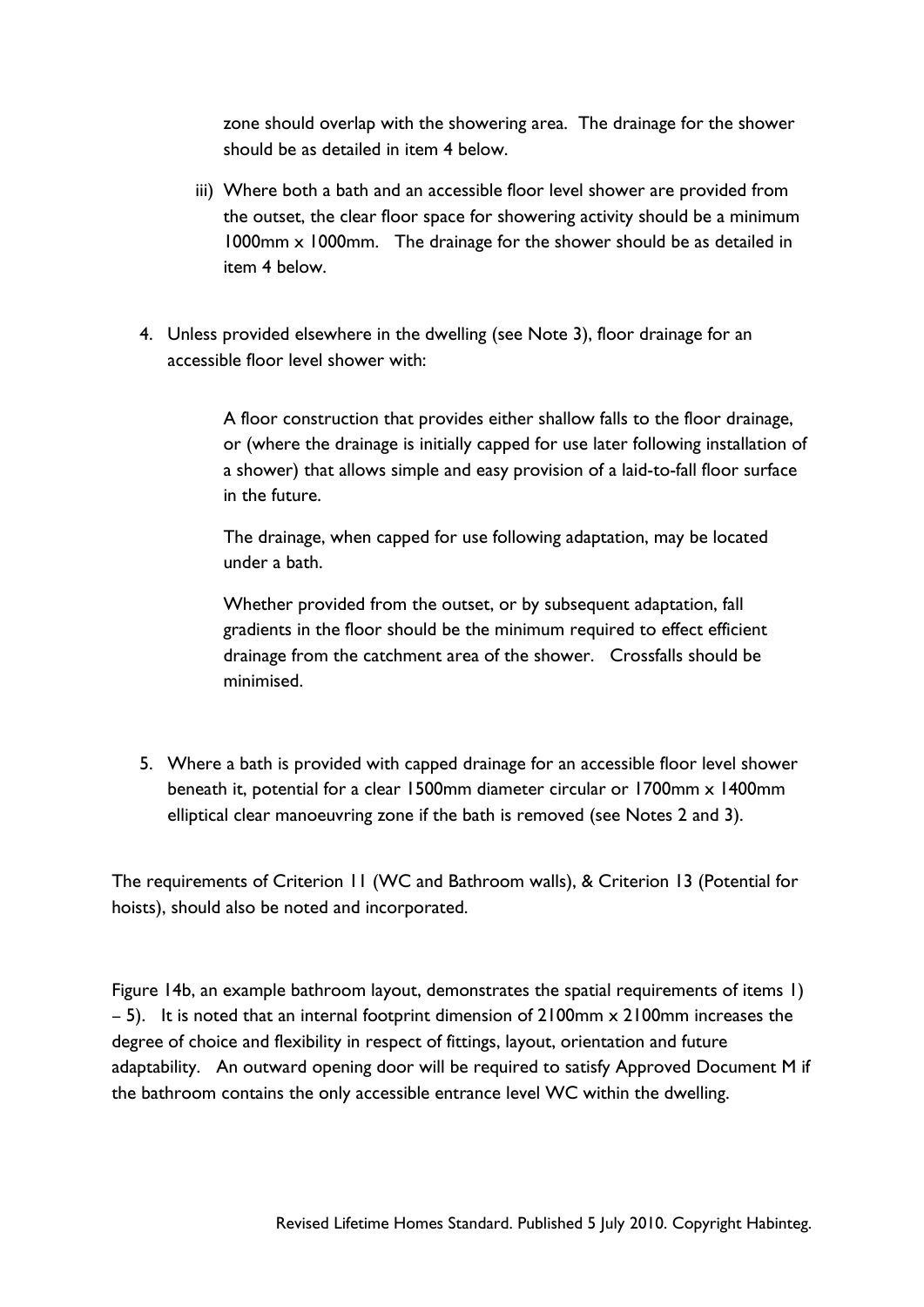

Figure 14b - Example bathroom layout

C copyright Habinteg Housing Association

### **Good practice recommendations that exceed, or are in addition to, the above requirements**

- Where possible, the bathroom should also provide for a direct connection with a main bedroom. This will normally take the form of a full height knockout panel, capable of being fitted with a doorset, which achieves a clear opening in accordance with Criterion 6.
- It is preferable that other bathrooms within a dwelling, in addition to the required accessible bathroom, have as many facilities as described in items 1 – 5 above, as practicable (item 6 being required in all bathrooms/WC compartments by Criterion 11).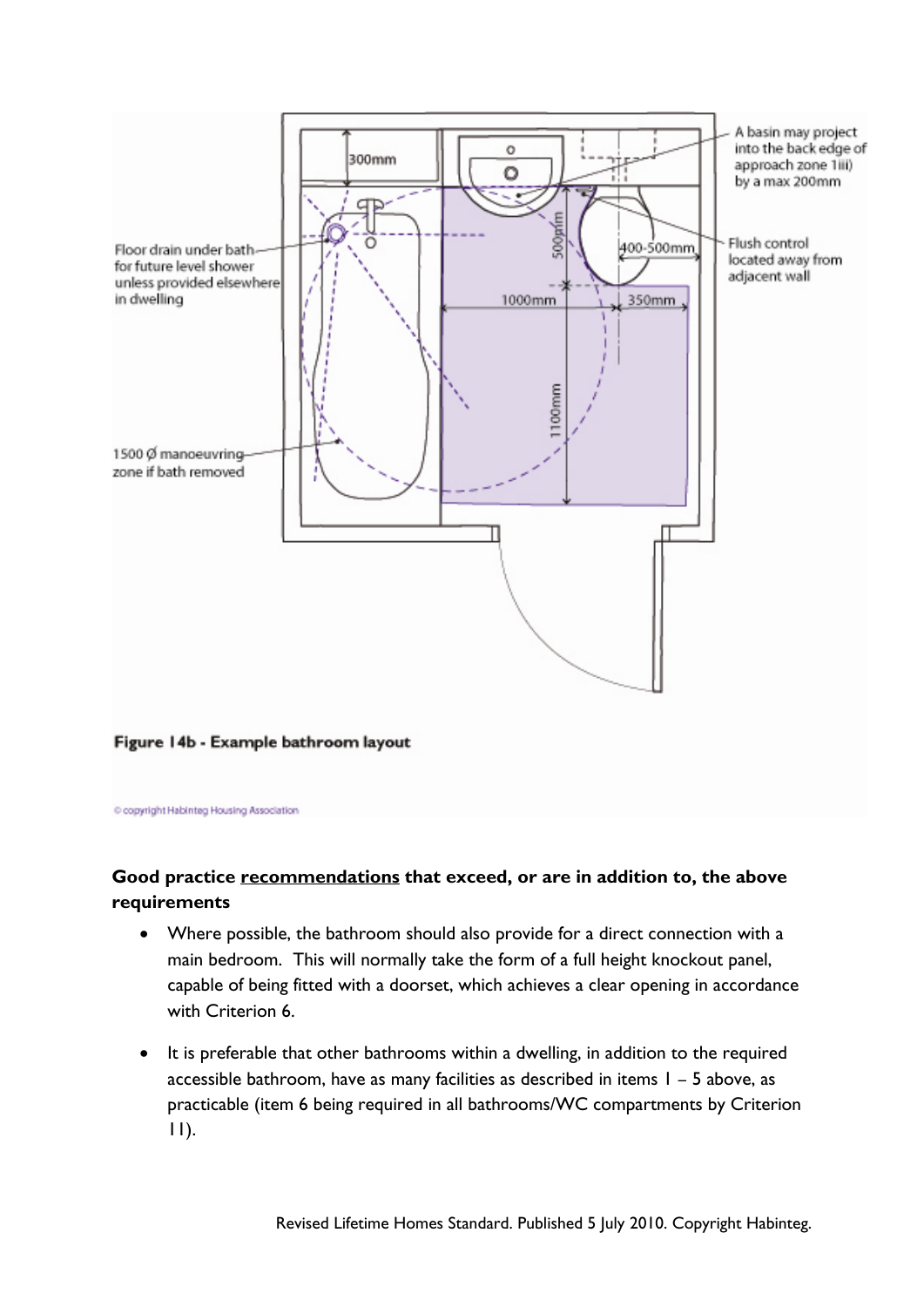• Providing floor drainage as described in item 4) above within the bathroom even when it is provided elsewhere in the dwelling, will increase choice and convenience for adaptation and future use.

*Note 1: See Appendix 1 for definition of 'entrance level'.* 

*Note 2: The manoeuvring circle or ellipse (see items 3ii and 5) may pass under a wash basin subject to it being clear of any pedestal, trap, duct or cabinet furniture.* 

*Note 3: In dwellings with more than one storey, if drainage for an accessible shower is provided elsewhere (e.g. on the entrance level as required by Criterion 10b), items 4 and 5 need not apply.*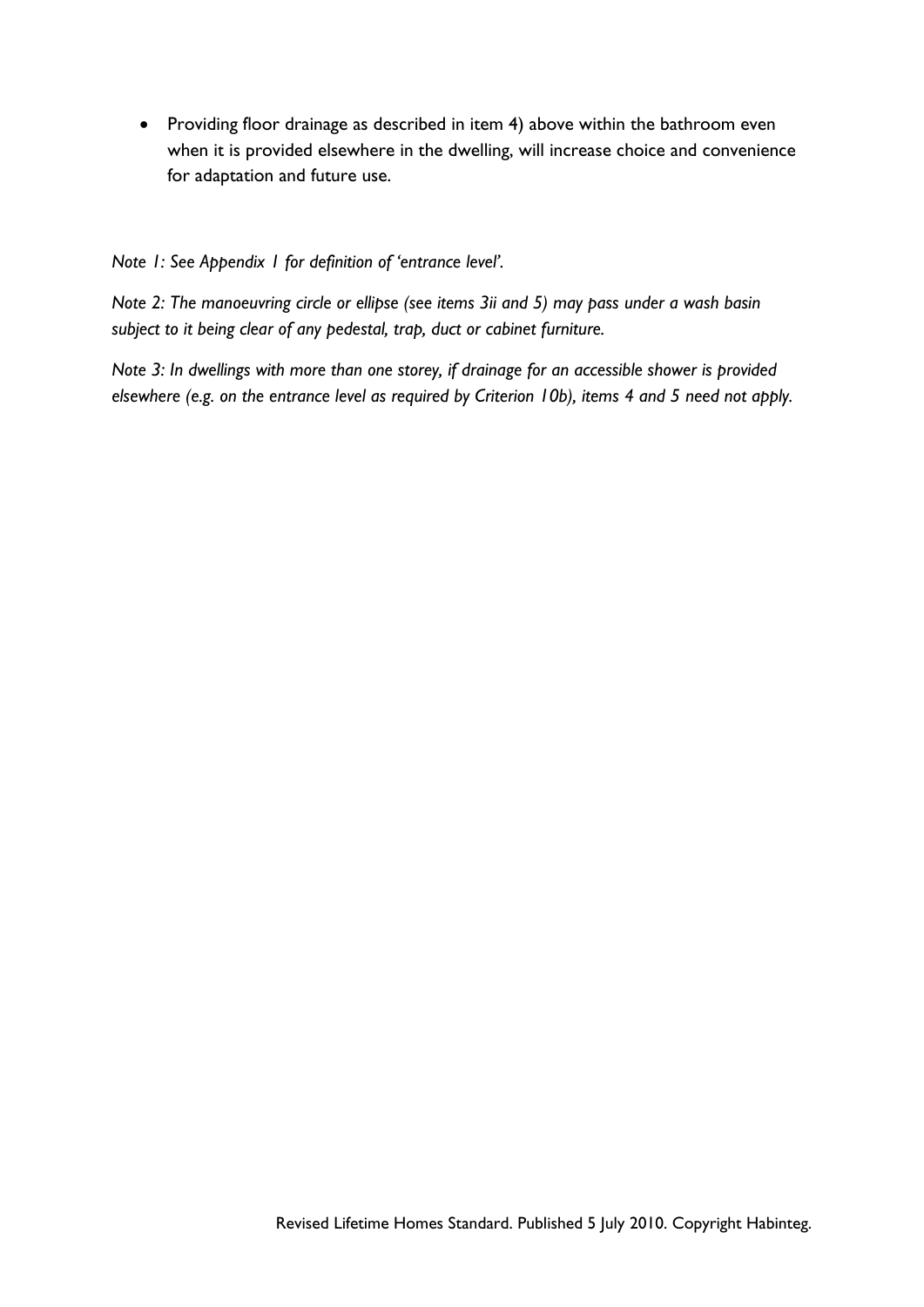## **Criterion 15 – Glazing and window handle heights**

*Principle: Enable people to have a reasonable line of sight from a seated position in the living room and to use at least one window for ventilation in each room.* 

### **15. Glazing and window handle heights**

Windows in the principal living space (typically the living room), should allow people to see out when seated. In addition, at least one opening light in each habitable room should be approachable and usable by a wide range of people – including those with restricted movement and reach (see Note 1).

### **Required specification to achieve Criterion 15**

To allow a reasonable view from the principal living space, the principal window in this living space, or glazed doors (where these are in lieu of the principle window) should include glazing that starts no higher than 800mm above floor level. In addition, any full width transom or cill within the field of vision (normally extending up to 1700mm above floor level) should be at least 400mm in height away from any other transom or balcony balustrade. All dimensional requirements within this paragraph are nominal (+/- 50mm acceptable).

There should be potential for an approach route 750mm wide to enable a wheelchair user to approach a window in each habitable room (see Note 1). In addition, this window should have handles/controls to an opening light no higher than 1200mm from the floor.

*Note 1: In kitchens areas or bathrooms with only one window situated behind kitchen units or bathroom fittings, the requirement for a potential clear approach space to that window need not apply. However, the window handle height/control requirement remains applicable. Any other window within the kitchen area or bathroom, not behind fittings, is required to satisfy both the approach and window handle/control height requirements.*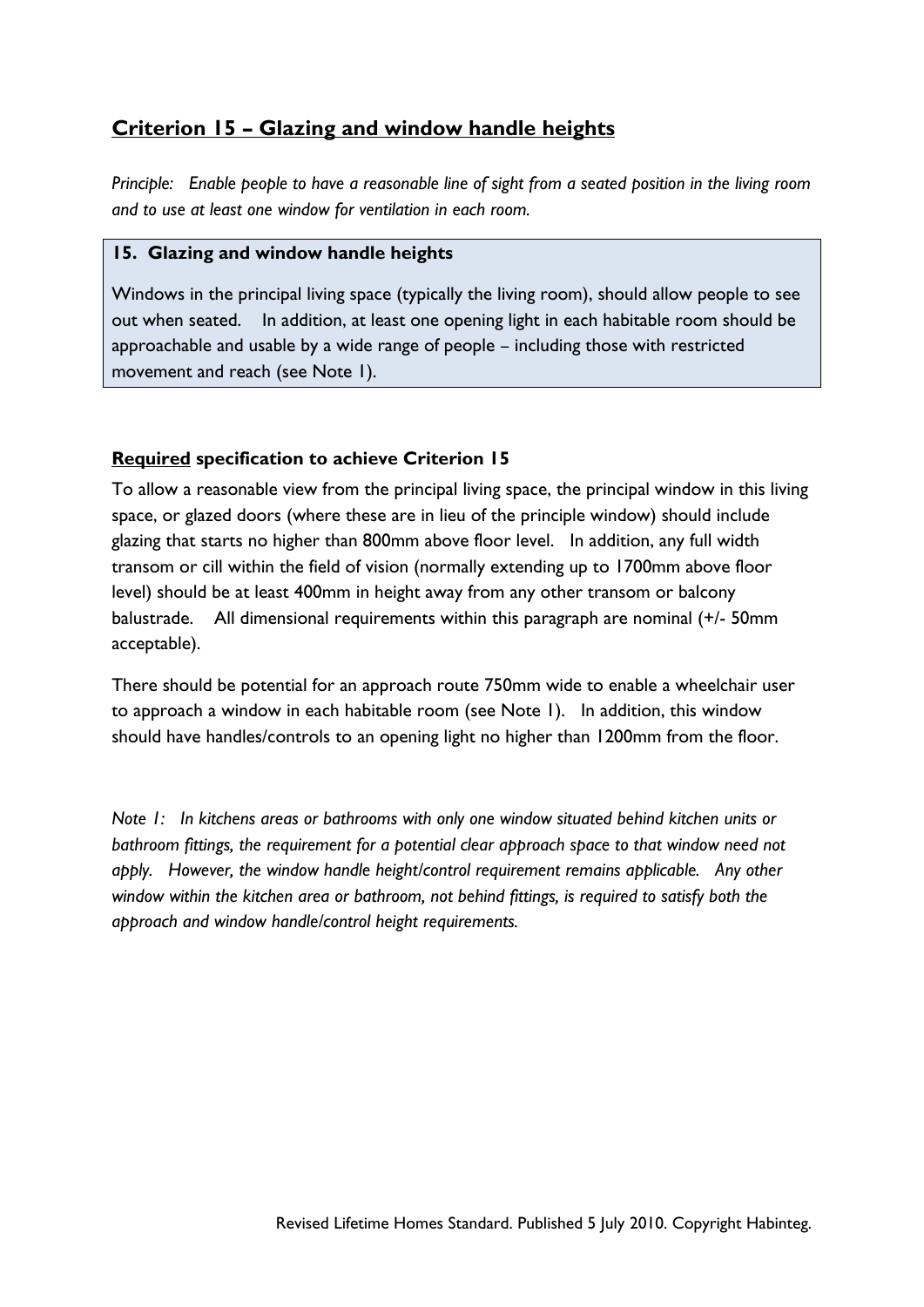## **Criterion 16 – Location of service controls**

*Principle: Locate regularly used service controls, or those needed in an emergency, so that they are usable by a wide range of household members - including those with restricted movement and limited reach.* 

### **16. Location of service controls**

Service controls should be within a height band of 450mm to1200mm from the floor and at least 300mm away from any internal room corner.

### **Required specification to achieve Criterion 16**

Any service control needed to be operated or read on a frequent basis, or in an emergency, should be included within the height band of 450mm – 1200mm from the floor and at least 300mm away from any internal corner.

For example, this would include the following: Electrical switches & sockets, TV / telephone / computer points, consumer service units, central heating thermostatic and programming controls, radiator temperature control valves, and mains water stop taps/controls.

### **Good practice recommendations that exceed, or are in addition to, the above requirements**

Locate the different types of service controls within the more specific height bands as detailed in BS8300:2009 Figure 26.

Whenever possible, locate similar controls in consistent locations throughout the dwelling.

Specify taps that are operable by people with less hand dexterity.

Provide controls that give tonal contrast against their surroundings.

Provide fused spurs to assist with potential future adaptations (e.g. future provision of stair lift, through floor lift, and shower).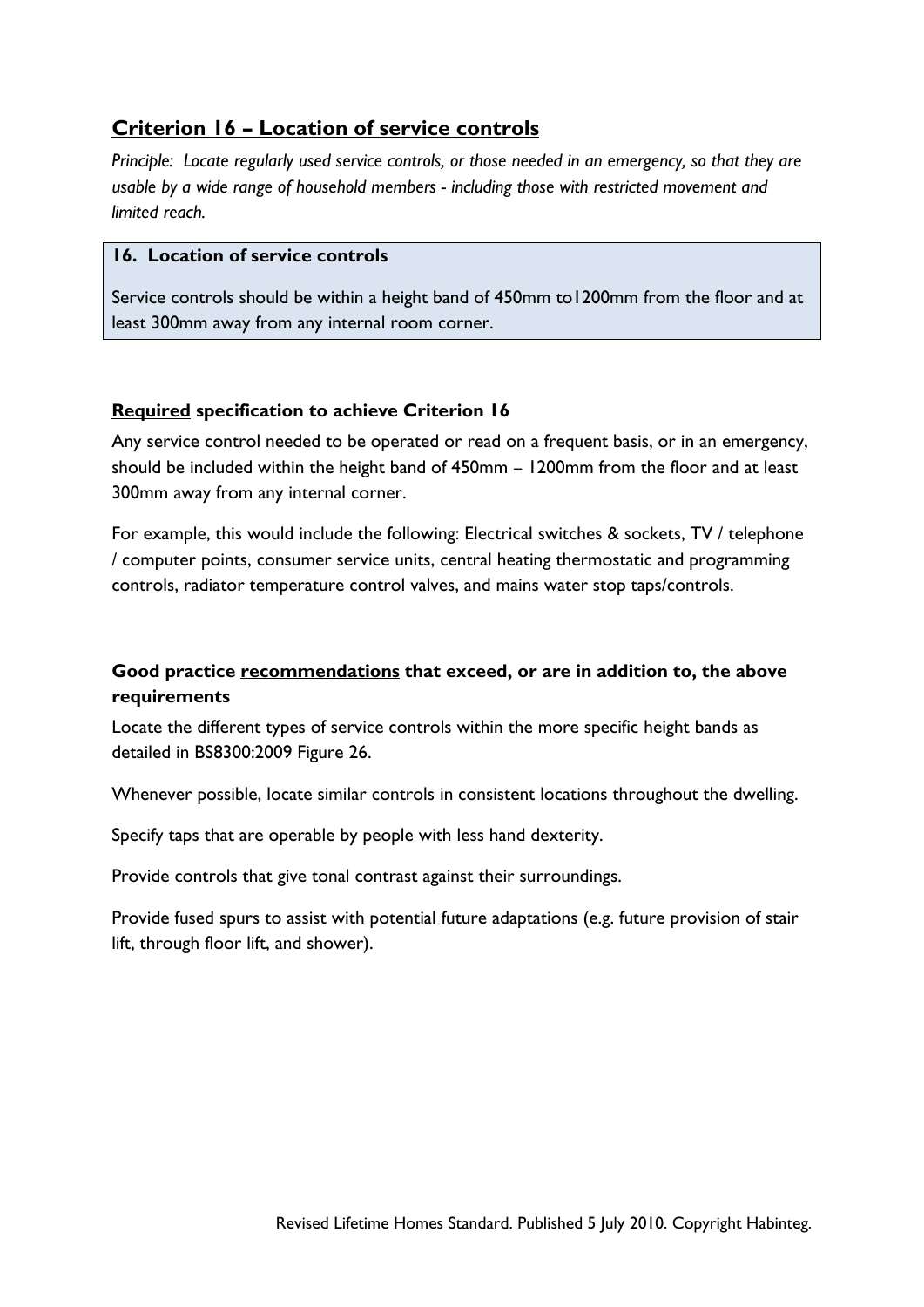## **Appendix 1**

### **Definition of 'entrance level' for the purpose of Lifetime Home Criteria**

The entrance level of a dwelling for the purposes of the Lifetime Home Criteria is generally deemed to be the storey containing the main entrance door as defined by Criterion 4. This will usually be the ground floor of a house, or the storey containing the entrance door of a flat approached a communal hall, stair, or lift.

Where there are no rooms (habitable or non-habitable) on the storey containing the main entrance door (e.g. most flats over garages, some flats over shops, some duplexes and some townhouses), the first storey level containing a habitable or non-habitable room can be considered the 'entrance level' if this storey is reached by an 'easy going' stair with maximum risers 170mm, minimum goings 250mm, and a minimum width of 900mm measured 450mm above the pitch line.